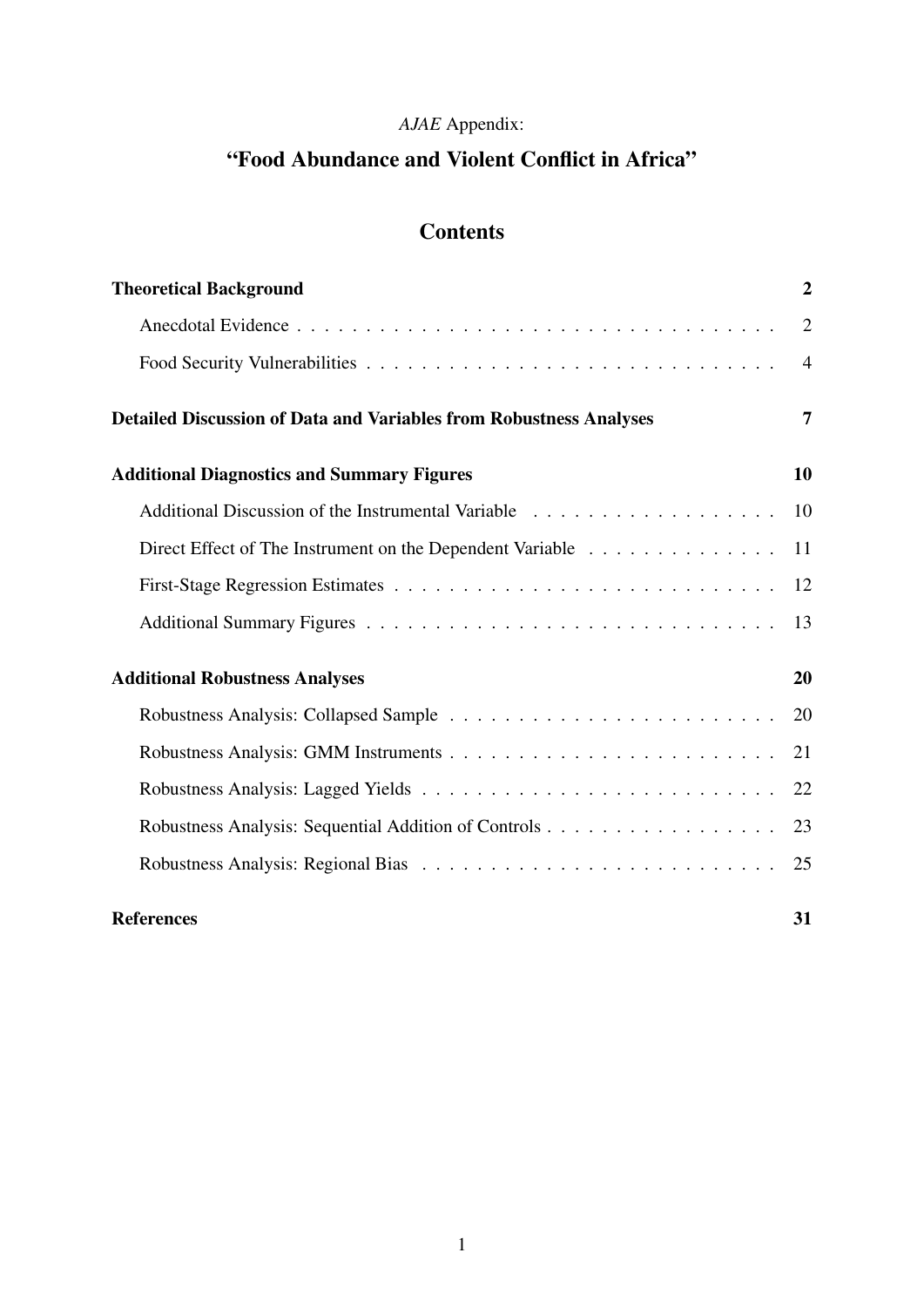#### Theoretical Background

Below I discuss the background, anecdotal evidence, and food-related vulnerabilities as they pertain to linkages between food abundance and conflict locally.

#### *Anecdotal Evidence*

Deficiencies in access to food have forced many contemporary armed actors to routinely live off the land in times of war and peace. During the Civil War in Sierra Leone, for instance, regular Sierra Leone Army (SLA) troops were paid not with money, but with bags of rice, a meager payment usually appropriated by generals located back in the capital, Freetown. This lack of support pushed the SLA to fight over areas with higher levels of food resources and to perpetrate atrocities against local populations in order to extract sustenance (Keen, 2005). The appropriation of food and the abuse of power by military officials was not unique to Sierra Leone, and very similar situation existed in other African countries such as Angola (Cilliers, 2000, 8-9). In some instances, leaders actively encouraged troops to commandeer such supplies from the population. In Zaire, for instance, Mobutu Sese Seko notoriously replied to his troops when the latter complained about not being paid their wages: "you have guns; you don't need a salary" (Stearns, 2011, 115).

The importance of securing food resources in face of unequal access is not the unique domain of groups that are part of the government vs. rebel logic. Indeed, ethnic and tribal militias and other irregular forces representing local communities and different ethnic groups might be even more likely to initiate conflict over food resources. As discussed below, these communities might be especially dependent on locally grown food resources, and hence more susceptible to the adverse effect of distributional differentials between the core and the periphery (Reardon and Taylor, 1996; Pitt, Rosenzweig and Hassan, 1990). This situation is especially likely in countries and regions where little or no protection of property rights by the government exists, which leads to the formation of these irregular militias (Koren and Bagozzi, 2017).

In the extant literature, conflict between rebel and irregular groups over food resources is usually attributed to competition over livestock, especially cattle. For instance, Rockmore (2012) finds that in Uganda, populations residing in areas of persistent conflict shift from large cattle herds and open grazing to small livestock that can be kept in closed compounds, as well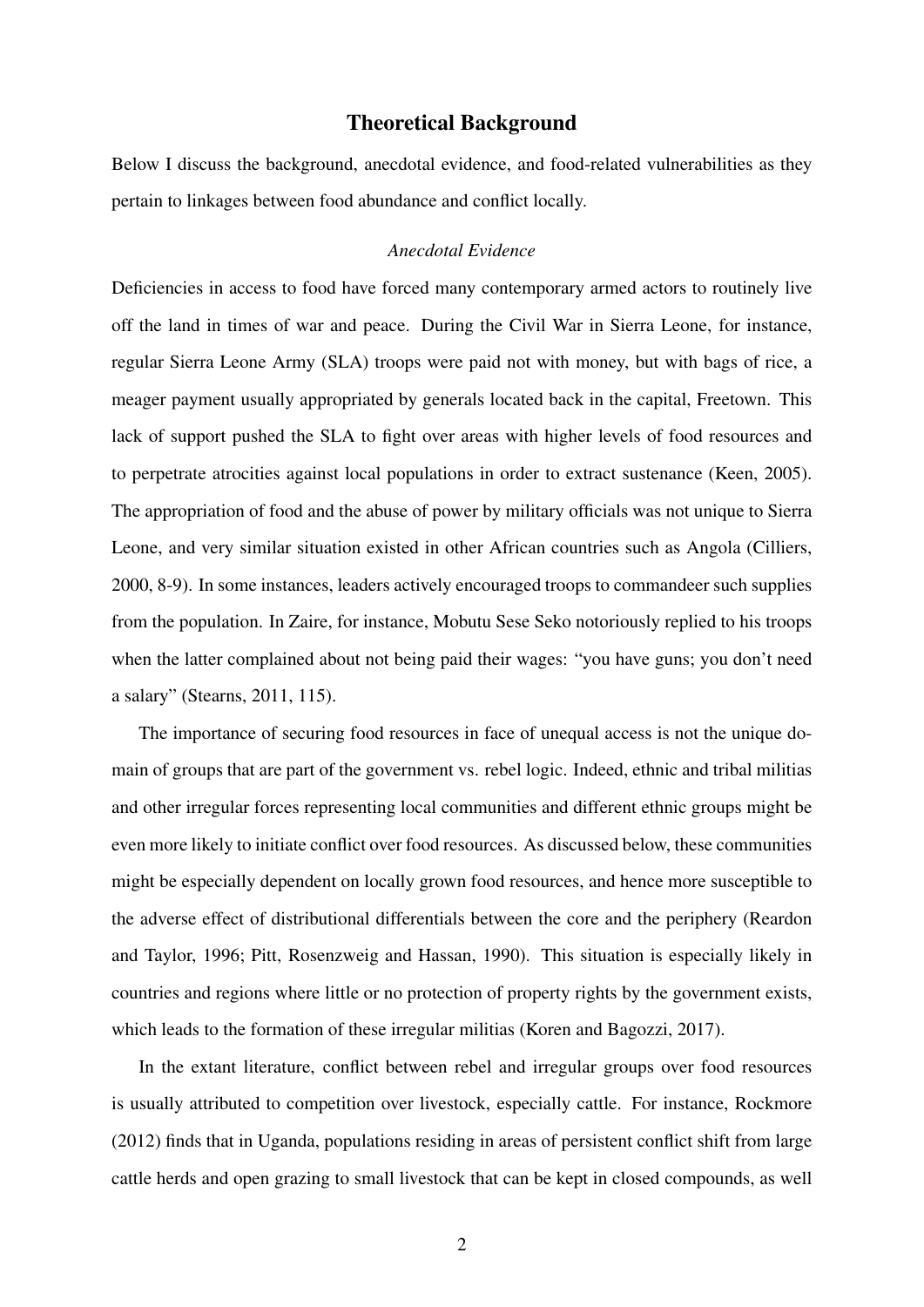as labor intensive and drought intensive crops.<sup>1</sup> Similar patterns appear in Colombia, where households reduce land allocated to perennial crops and increase production of seasonal crops and pasture in regions with an intense conflict (Arias, Londoño and Zambrano, 2017). As a result of similar dynamics, in the Horn of Africa states applied significant force to combat violent raiders, who attempt to steal food resources or secure access to fertile regions (Leff, 2009; Maystadt and Ecker, 2014). Even in relatively stable countries such as Ghana, competition between farmers and Fulani herders frequently leads to localized conflict (Tonah, 2006).

By attributing livestock and violence dynamics to competition over access to water resources, some studies have drawn links between environmental change, conflict, and food resource abundance (e.g., Butler and Gates, 2012; Adano et al., 2012).<sup>2</sup> For instance, in their analysis of conflict in Kenya and Ethiopia, Adano et al. find that "more conflicts and killings take place in wet season times of relative abundance, and less in dry season times of relative scarcity, when people reconcile their differences and cooperate" (2012, 77). Somewhat in line with this argument, Rowhani et al. find "that conflicts are more frequent in regions with more vegetation," presumably because vegetation increases the ease with which raiders can approach cattle pens unnoticed (2011, 221). These studies and their emphasis on abundance are thus in line with research into the positive impact of profitable natural resources on civil war and civilian victimization (e.g., Bannon and Collier, 2003). In other words, just like areas and countries with abundance of profitable resources such as diamonds or oil attract violence, so should be the case in areas with higher food available—these areas offer more of an especially valuable resource, which not only can be traded for profit, but is also necessary to guarantee survival.

These regional narratives, especially the analyses of Uganda (Rockmore, 2012) and Colombia (Arias, Londoño and Zambrano, 2017), highlight violence resulting not only from cattle raids, but also from food crop resources. Some additional examples include Angola (Cilliers, 2000), Sudan and Ethiopia (Leff, 2009), Somalia (Ahmed and Green, 1999), Sierra Leone (Keen, 2005), and Nigeria (Ofuoku, 2009). Forces initiating conflict in regions where food resources are abundant or moving into these areas in order to control these resources is therefore a modern-day affliction in many African, and other developing, countries and regions (Koren and Bagozzi, 2016). For summary purposes, the total conflict number of incidents, average wheat,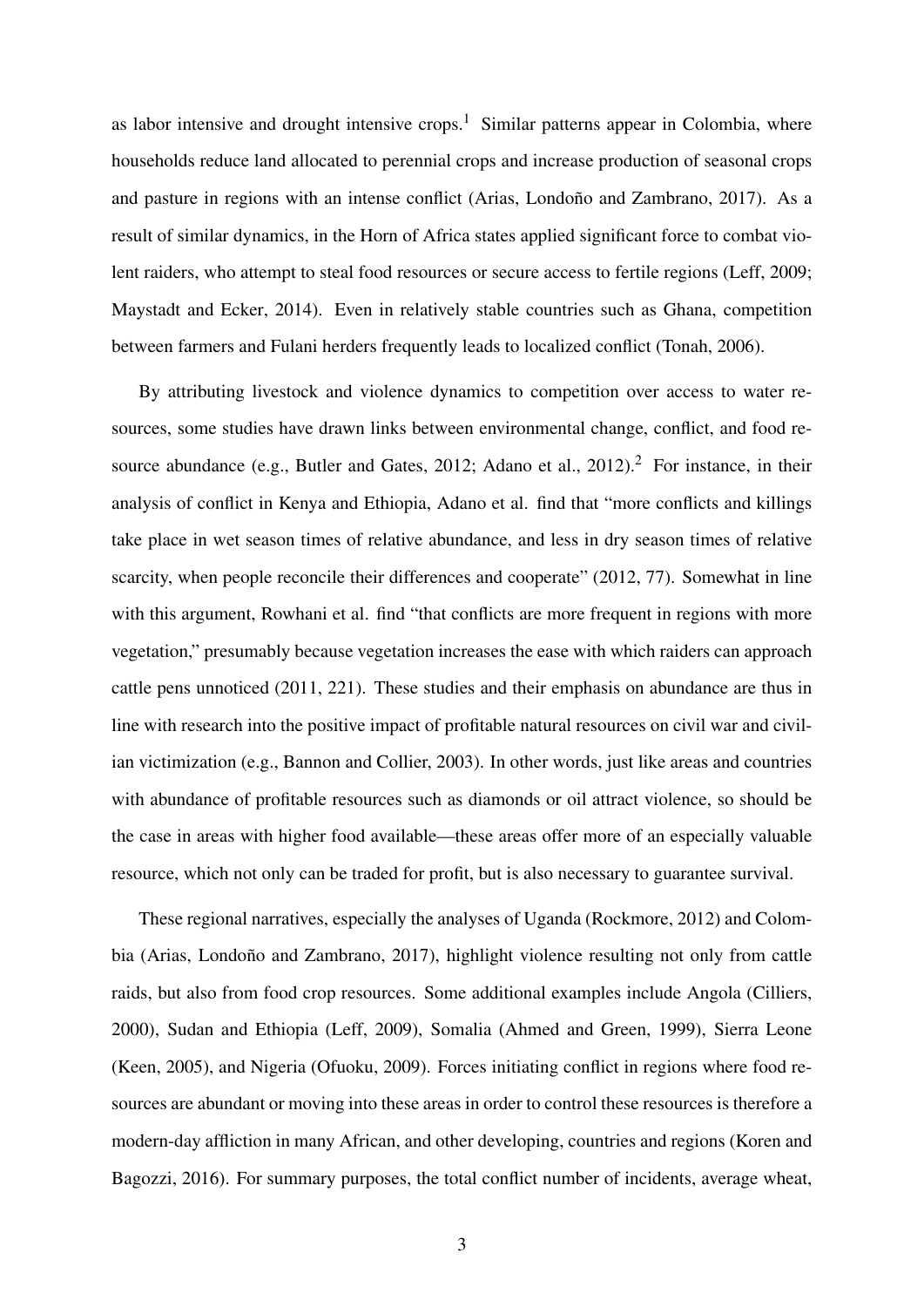and average maize yields by grid cell for all the countries analyzed for the temporal period of concern are reported in Table A.1.

#### *Food Security Vulnerabilities*

Constraints on food access are unlikely to lead to acute violence within advanced industrialized democracies due to the existence of safeguards to those in need and a high degree of infrastructure that can transfer more food when needed. However, in many developing African countries and regions, widespread limitations to food access can affect armed conflict. This is because such food insecurity-prone areas are likely to be characterized by three main attributes.<sup>3</sup> First, rural regions in many African countries have poor infrastructure, including an absence of paved roads and refrigeration, which have especially parlous implications in relation to food security (FAO, 2008). Individuals in these regions are therefore at a higher risk of having their immediate access to food impaired.

A second attribute of regions with a high risk of food insecurity is a relative lack of sophisticated agricultural technology, such as heavy machinery and efficient fertilizers (Barrett, 2010; Kastner et al., 2012). This technological gap is narrowing, but current technology is still limited, and the impact of inadequate farming technology is much more severe in underdeveloped regions (Barrett, 2010; Lybbert et al., 2007; Kastner et al., 2012). Without technological improvements, less food can be produced in these regions, and thus they are more prone to food shortages.

Lastly, rural regions in the developing world, and especially in Africa, are arguably most vulnerable to the negative impact of climatic variability on food accessibility (FAO, 2008; Reardon and Taylor, 1996). The weak infrastructure that characterizes many of these regions (e.g. dirt roads) is much more likely to be destroyed due to extreme climatic effects such as flood. For instance, a report by the Food and Agricultural Organization of the United Nations states that, "climate variables also have an impact on physical/human capital—such as roads, storage and marketing infrastructure, houses, productive assets, electricity grids, and human health—which indirectly changes the economic and socio-political factors that govern food access" (2008, 12).

Taking into account these three issues, people in many developing regions are forced to rely on food produced and sold locally and grown using relatively simple technology, which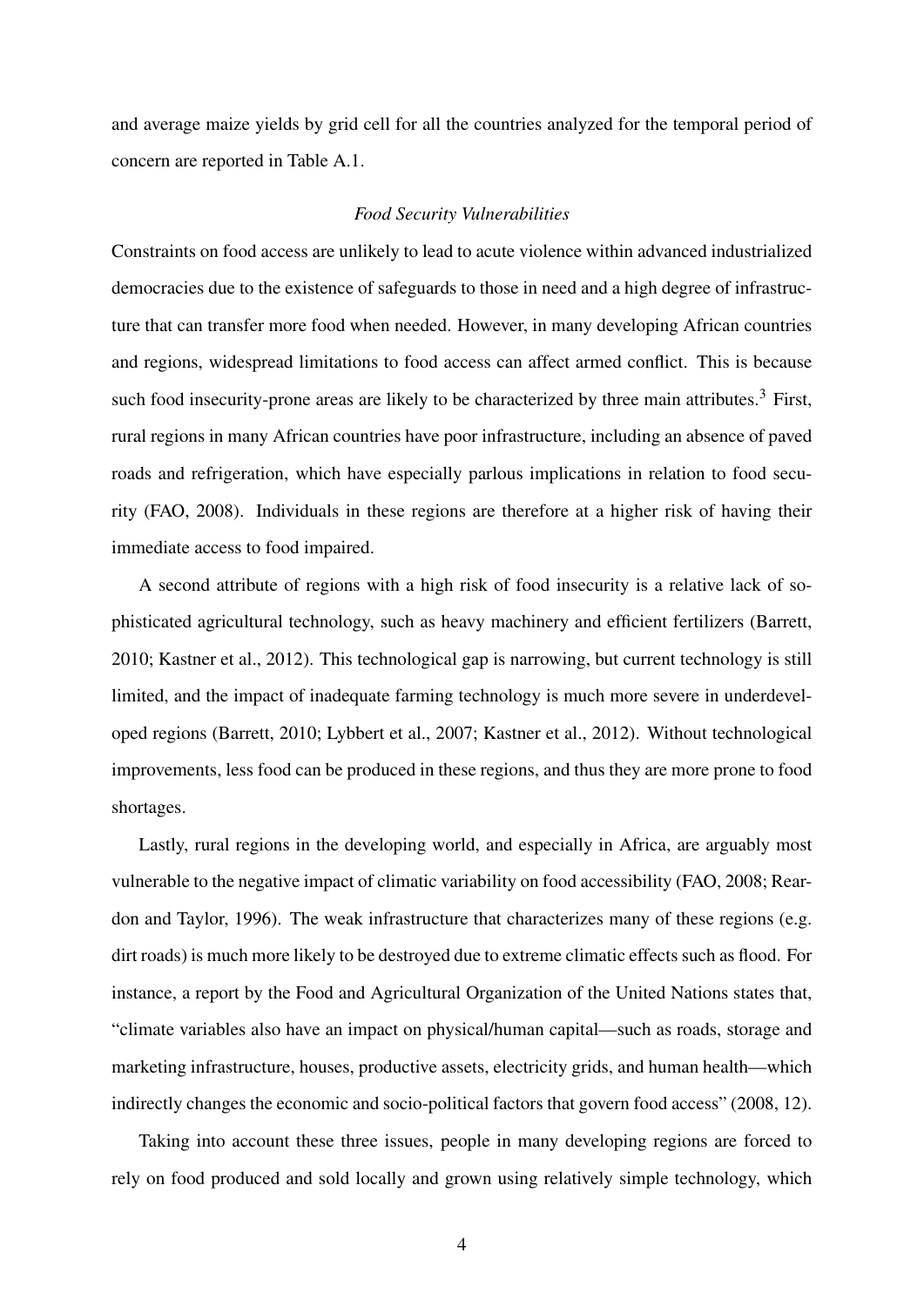increases asymmetries in access to food, both between urban and rural areas (Pitt, Rosenzweig and Hassan, 1990), and—within rural areas—between commercial producers and smallholders (Jayne et al., 2003). Moreover, although numerous studies highlight the potentially salient effect of food imports on production (Bellemare, 2015; Hendrix and Haggard, 2015), food imports are less relevant to the daily diet of many individuals in these regions compared with foodstuff that are locally grown and sold (see, e.g, Barrett, 2010; Koren and Bagozzi, 2017). This places these individuals at a high risk of experiencing food insecurity (Barrett, 2010; Rowhani et al., 2011), especially from a distributional perspective (Reardon and Taylor, 1996; Pitt, Rosenzweig and Hassan, 1990).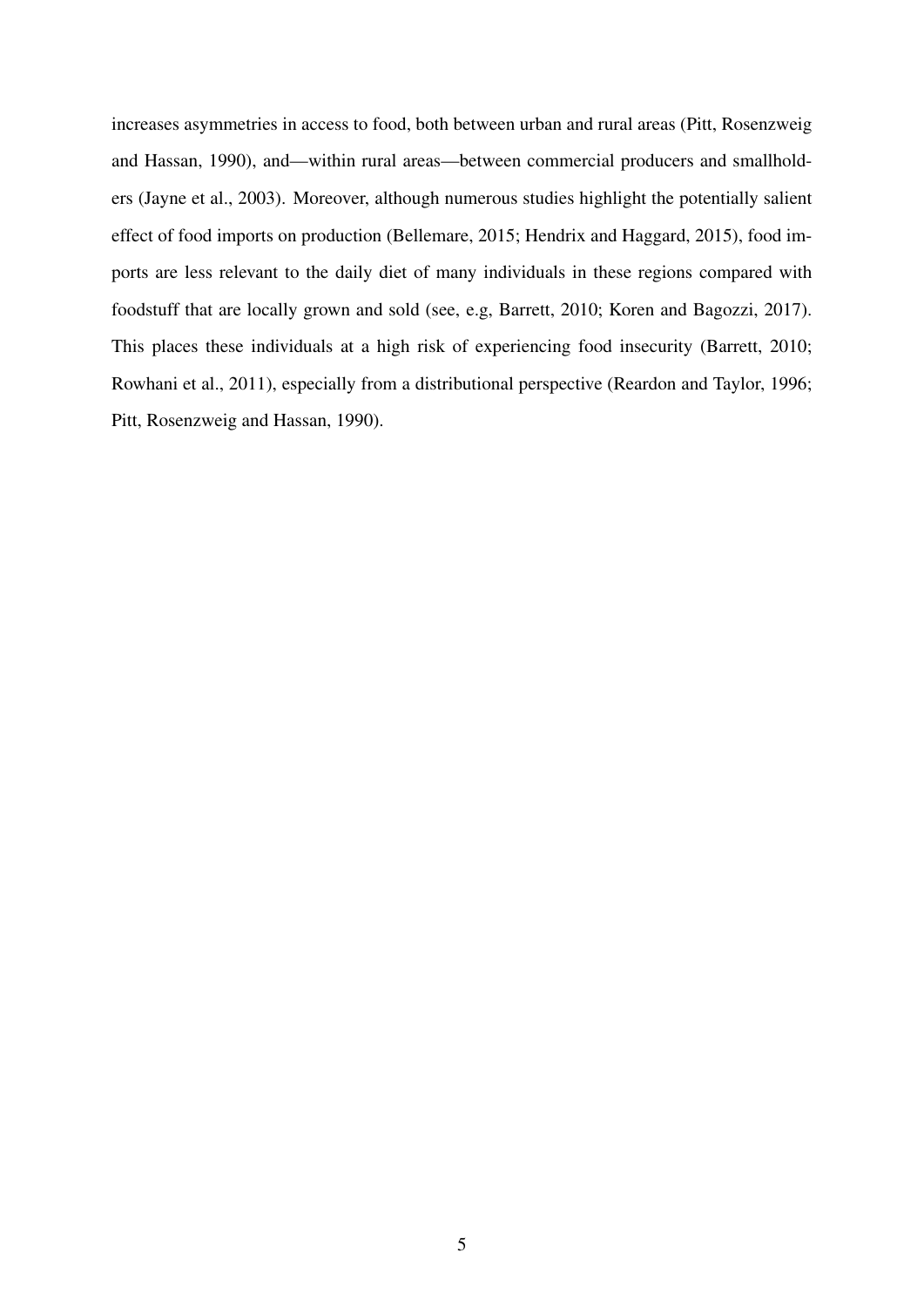|                     | <b>Conflict</b> | Average        | Average        |                 | <b>Conflict</b> | Average     | Average        |
|---------------------|-----------------|----------------|----------------|-----------------|-----------------|-------------|----------------|
| Country             | events          | wheat yield    | maize yield    | Country         | events          | wheat yield | maize yield    |
| Cabo verde          | $\Omega$        | 0              | $\Omega$       | Burundi         | 2,463           | 0.0423      | 0.4780         |
| Sao Tome            | $\Omega$        | $\theta$       | $\overline{0}$ | Rwanda          | 230             | 0.0380      | 0.3720         |
| Guinea-Bissau       | 147             | 0              | 0.0817         | Somalia         | 3,397           | 0.0135      | 1.0068         |
| Eq. Guinea          | 14              | $\overline{0}$ | 0.0241         | Djibouti        | 24              | $\Omega$    | 0.0002         |
| Gambia              | 56              | 0              | 0.0506         | Ethiopia        | 794             | 3.0997      | 4.5400         |
| Mali                | 82              | 0.0353         | 1.1529         | Eritrea         | 343             | 0.1095      | 0.0841         |
| Senegal             | 305             | 7.11E-05       | 0.4805         | Angola          | 2,594           | 0.0106      | 3.2023         |
| Benin               | 21              | 0.0001         | 2.5372         | Mozambique      | 155             | 0.0103      | 5.9677         |
| Mauritania          | 57              | 0.0019         | 0.0478         | Zambia          | 420             | 0.0505      | 2.3872         |
| Niger               | 190             | 0.0189         | 0.1412         | Zimbabwe        | 3,599           | 0.1884      | 5.6793         |
| Cote d'Ivoire       | 846             | $\overline{0}$ | 1.2375         | Malawi          | 98              | 0.0258      | 6.4863         |
| Guinea              | 356             | 0              | 1.0685         | South Africa    | 757             | 3.8579      | 12.9092        |
| <b>Burkina Faso</b> | 103             | 1.91E-05       | 1.2364         | Namibia         | 156             | 0.0076      | 0.1231         |
| Liberia             | 775             | 0              | 0.0259         | Lesotho         | 6               | 0.1118      | 0.6114         |
| Sierra Leone        | 3,416           | 0              | 0.1278         | <b>Botswana</b> | 25              | 0.0075      | 0.2449         |
| Ghana               | 66              | $\overline{0}$ | 2.8605         | Swaziland       | 60              | 0.0008      | 0.1913         |
| Togo                | 61              | $\theta$       | 1.7980         | Madagascar      | 210             | 0.0200      | 1.3267         |
| Cameroon            | 107             | 0.0016         | 2.0153         | Comoros         | $\overline{0}$  | $\Omega$    | $\overline{0}$ |
| Nigeria             | 1.978           | 0.1621         | 12.6989        | Mauritius       | $\mathbf{0}$    | $\Omega$    | $\theta$       |
| Gabon               | 23              | 1.65E-06       | 0.2436         | Seychelles      | $\Omega$        | $\theta$    | $\theta$       |
| Cen. Af. Rep.       | 319             | 0.0002         | 0.5243         | Morocco         | 188             | 18.0346     | 1.6961         |
| Chad                | 406             | 0.0080         | 0.6261         | Algeria         | 1,348           | 16.8551     | 0.0116         |
| Rep. Congo          | 196             | 9.21E-05       | 0.1506         | Tunisia         | 47              | 5.3266      | $\mathbf{0}$   |
| Dem. Rep. Con.      | 3,023           | 0.0304         | 7.3598         | Libya           | 61              | 2.5095      | 0.0188         |
| Uganda              | 3,255           | 0.0474         | 2.7439         | Sudan           | 2,256           | 1.6689      | 0.3036         |
| Kenya               | 2,095           | 0.4928         | 5.8295         | Egypt           | 367             | 7.9396      | 5.7286         |
| Tanzania            | 245             | 0.2256         | 8.4878         |                 |                 |             |                |

Table A.1: Summaries of conflict events, average wheat, and average maize yields by grid cell, total values for all countries analyzed, 1998-2008

*Note*: A value of "1" corresponds to a quantity that is equal to one  $0.5 \times 0.5$  degree grid cell that is entirely (i.e., 100%) covered by maize or wheat producing cropland, respectively.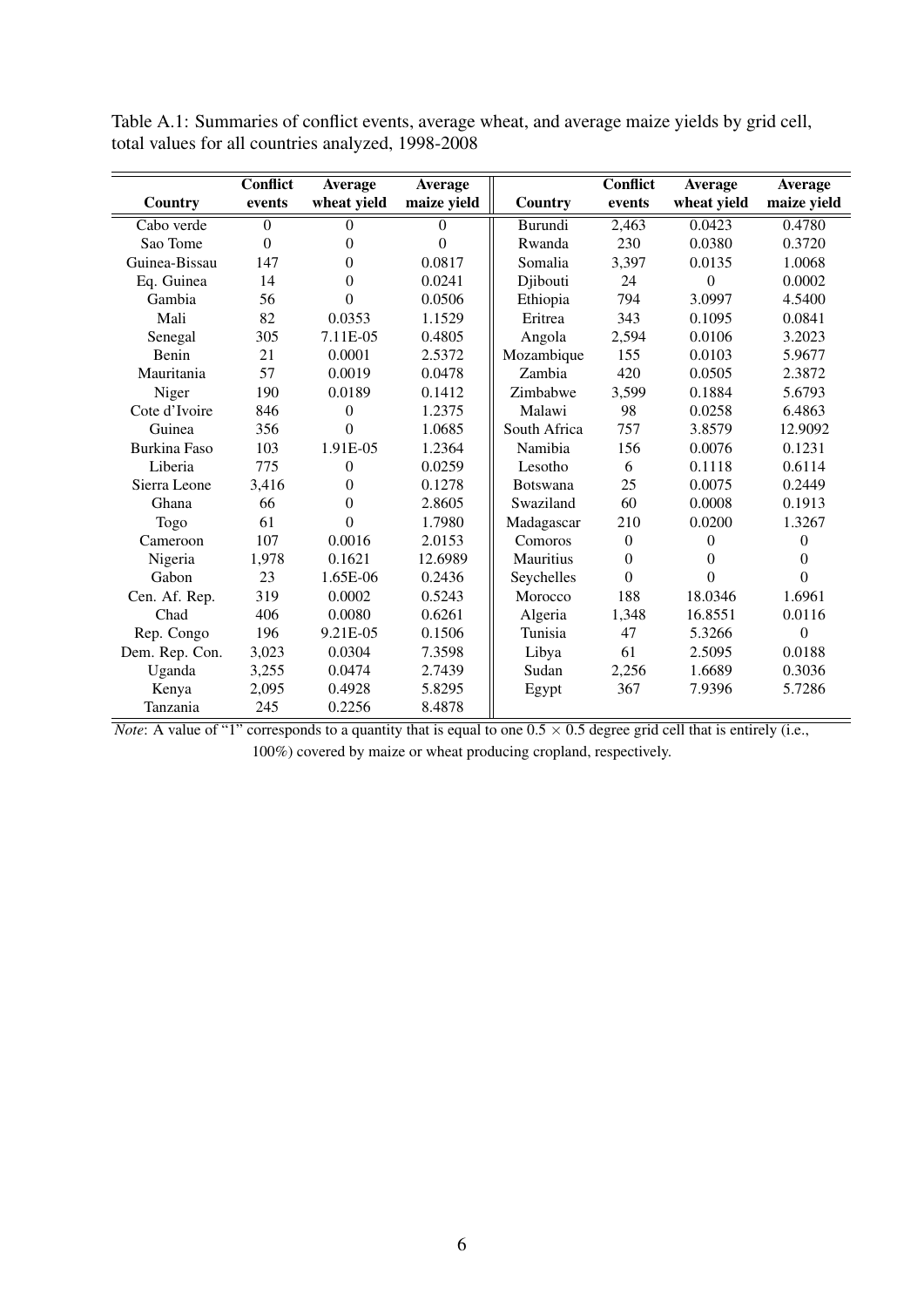#### Detailed Discussion of Data and Variables from Robustness Analyses

The first sensitivity analysis reported in the main paper tests whether the main IV analyses results presented are driven by low development levels. Hence, a nighttime light emissions based indicator, *nighttime light*, is used to capture local economic development in a manner used in past research (see, e.g., Chen and Nordhaus, 2011; Koren and Sarbahi, Forthcoming; Elvidge et al., 2014), and was added to Model 13, Table 6. This variable measures the annual (calibrated) average of nighttime light emissions at the 0.5 degree grid cell resolution. It captures average visible (i.e., cloud free and stable) nighttime light emission obtained from the DMSP-OLS Nighttime Lights Time Series Version 4 (Average Visible, Stable Lights, & Cloud Free Coverages).

Original DMSP data were collected by US Air Force Weather Agency, and processed by the NOAA's National Geophysical Data Center (see, e.g., Elvidge et al., 2014). While numerous nighttime light measures are available, the indicator I chose to employ for approximating localized development was calibrated using values from Elvidge et al. (2014) to account for differences between data from different satellites and sensor decay over time, making these measures especially useful for time-series analysis (Tollefsen et al., 2012). Values are standardized to be between zero and one, where one is the highest observed value in the entire time-series, and zero is the lowest for the years 1992-2012, and aggregated to the 0.5 degree grid cell level.

The second set of sensitivity models presented in Model 14, Table 6 in the main paper takes into account the role of natural resources as a potential confounder explaining the relationships between food yields and conflict. The variable *oil production* approximates annual oil production by country (in metric tones), starting in 1932. The variable *gas production* measures annual gas production by country (also in metric tones), starting in 1955. For 1970 to 2000, these data originally obtained from the World Bank's "Wealth of Nations" database, while 2000–2011 data are taken from the US Energy Information Administration website (Ross, 2011).

The robustness models reported in Model 15, Table 6 incorporate three additional variables to account for the impact of agricultural and food imports, as well as the impact of international aid on conflict more broadly. The first variable, *food imports*, measures the annual total share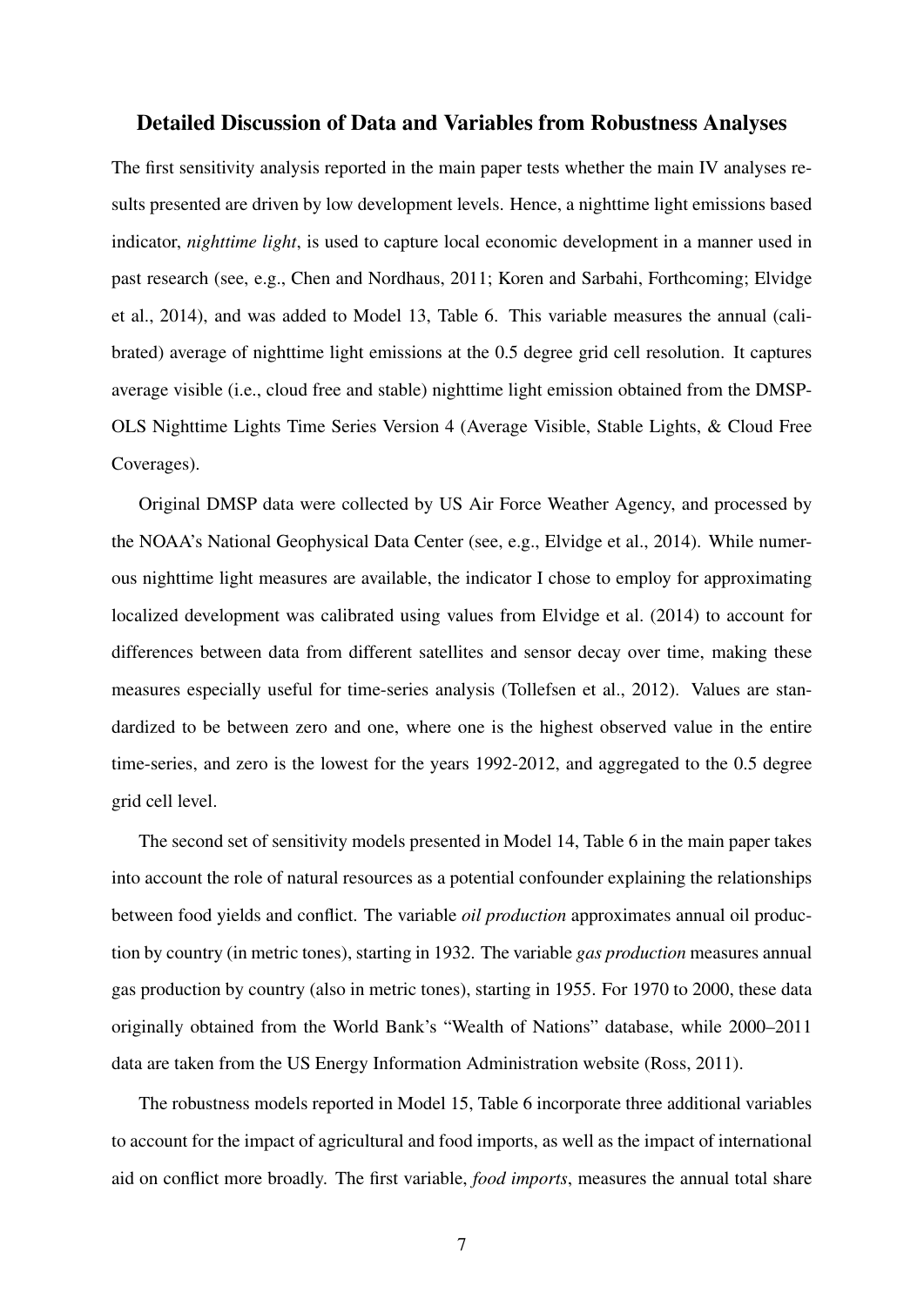(in percents) of a given country's total food merchandise imports according to the World Bank (2015). The second variable *agricultural imports*, measures raw materials imports (excluding fuel, fertilizer, minerals, and ores), and again operationalized as the annual share of total imports during the same calendar year according to the World Bank (2015). Finally, the variable *aid* is operationalized as the annual net of repayments involving all official development assistance (ODA) and other official aid flows (in constant 2008 USD) provided to a given country (World Bank, 2015).

In Model 16, Table 6 incorporates an alternative dependent variable, *violent conflict*, as well as its one-year lag as a control. This variables was operationalized from the same ACLED Version 6 dataset (Raleigh et al., 2010), where only incidents that included at least one combatant or noncombatant fatality were counted. Like all other conflict variables used in the main and sensitivity analyses, this variable includes only recorded events whose geographic precision was the village—and not district, province, or country—level.

Model 17, Table 7 includes two additional independent variables. The first, *ethnic diversity*, is operationalized as a count of the number of politically relevant ethnic groups settled in a particular cell during a given year (Wucherpfennig et al., 2011). This indicator thus accounts for the number of distinct ethnic groups found within each individual cell, and control for the possibility that conflict was the result of preexisting inter-ethnic divisions. The second variable, *terr. change*, is a binary variable denoting a whole or part of a grid cell exchanged hands between different noncombatants during a fiven year (Raleigh et al., 2010). This variable accounts for some persistent enmities between different groups and the possibility that some armed actors might initiate conflict or move into these regions to recover territories previously lost.

Model 18, Table 7 two additional variables, *temperature* and *temperature (lag)*. This variables measure the average and lagged average annual temperature, respectively, in a given cell (in Celsius) (Fan and Van den Dool, 2008; Tollefsen et al., 2012) to account for the effect of heat waves on local scarcity, and correspondingly, conflict. Model 19, Table 7 adds two production index indicators to the model, capturing production levels of meat and cereals, respectively (FAO, 2016). The FAO indices of agricultural production show the relative level of the aggre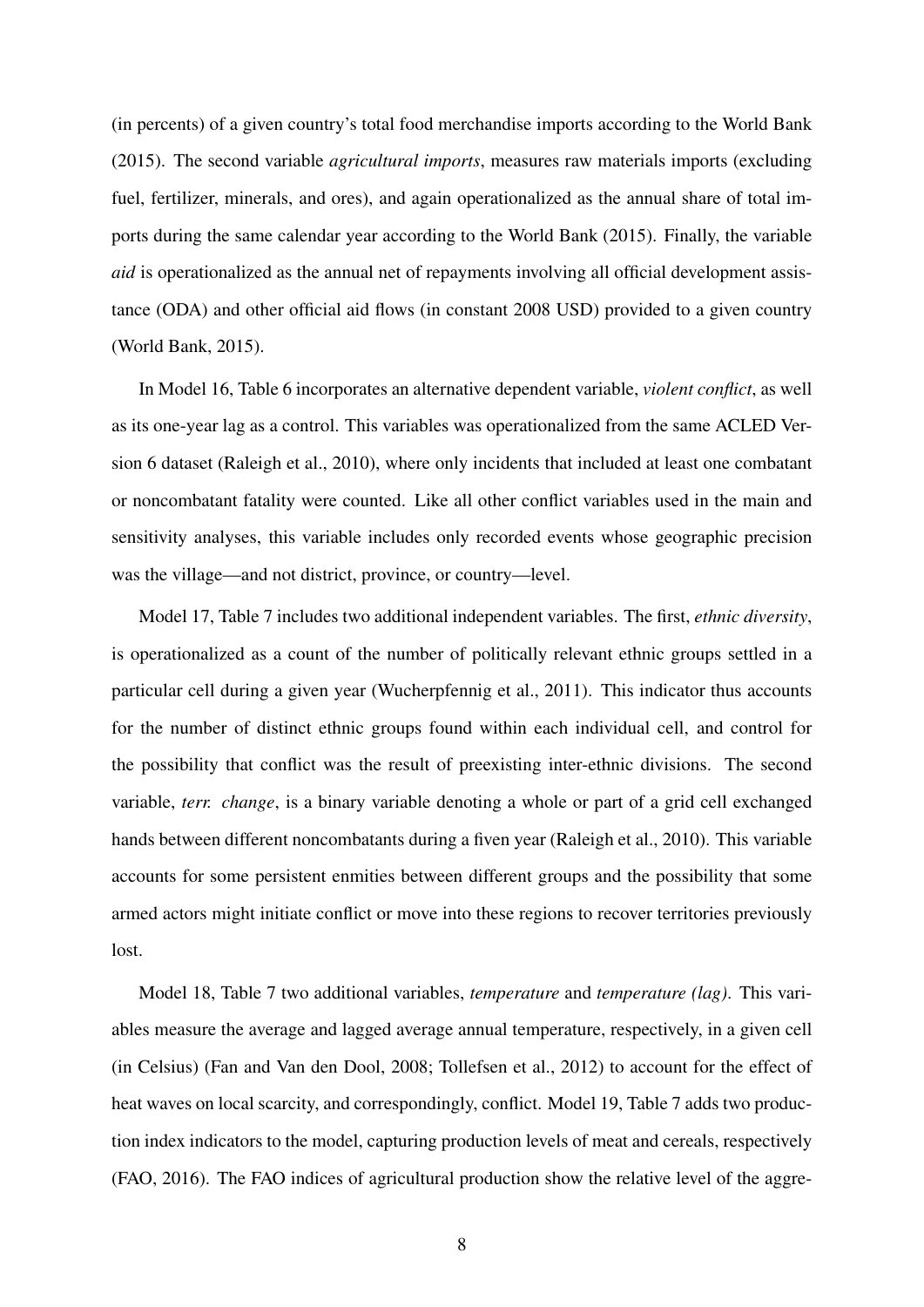gate volume of agricultural production for each year in a given country (normalized per capita) in comparison with the base period 1999-2001. These two variables are based on the sum of price-weighted quantities of meat products and cereals, respectively, produced after deductions of quantities used as seed and feed (also weighted against the same base period). The resulting aggregate variables, *meat prod. index* and Cereal prod. index, thus capture disposable production for immediate or long-term consumption (i.e., not as seed or feed). Model 20, Table 7 then incorporates both temperature measures and both indexes.

Model 21, Table 8 reports a set of Full models where the dependent variable includes only conflicts waged by official state forces. The dependent variable, *military conflict*, as well as its one-year lag, was operationalized as the annual number of all conflict events in a given grid cell—with and without fatalities—that involved official military forces.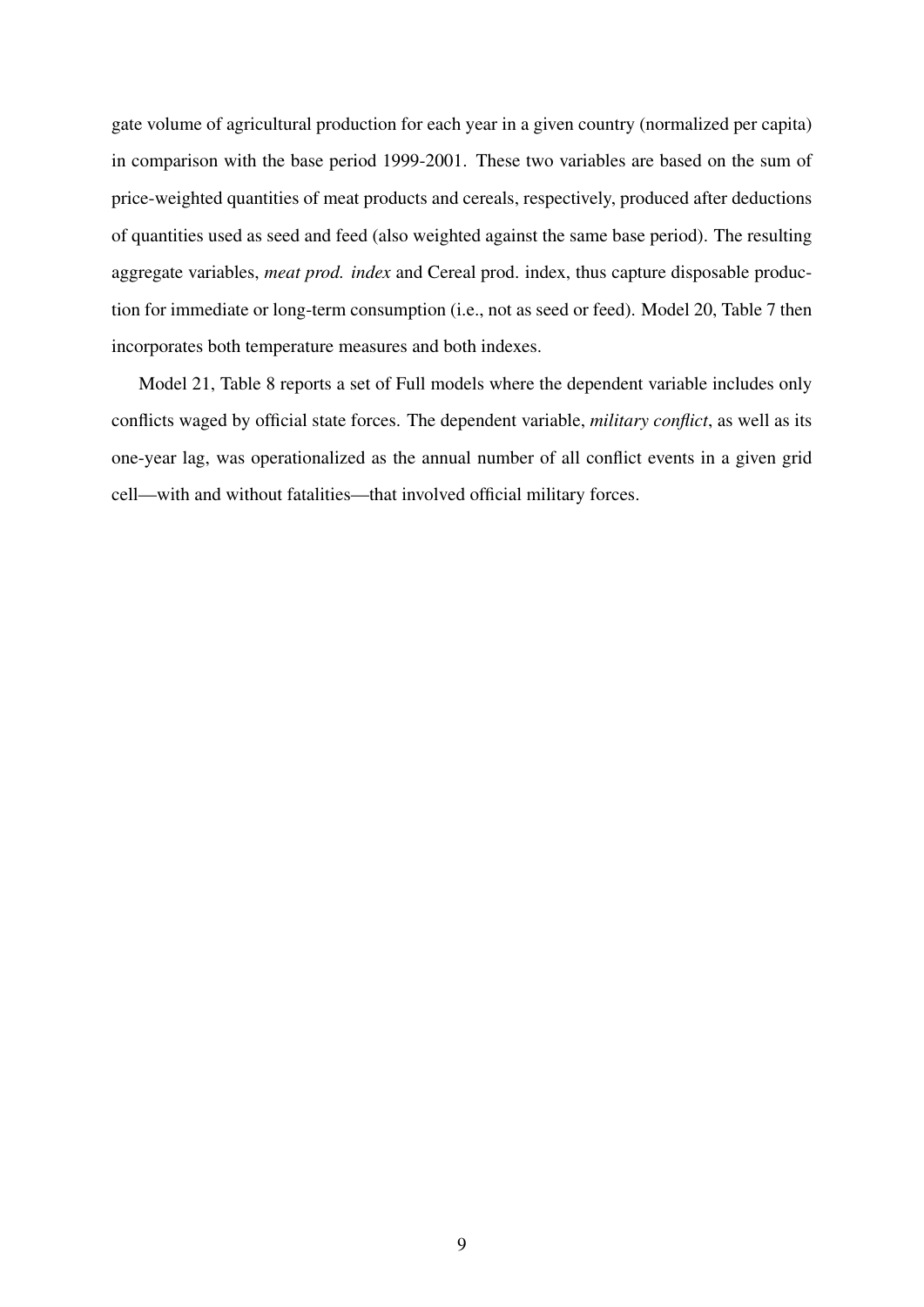#### Additional Diagnostics and Summary Figures

This section provides a discussion of the IV's monotonicity and report some diagnostics on the direct and reduced-form impact of *drought* on food yields and the dependent variable.

#### *Additional Discussion of the Instrumental Variable*

Before proceeding to reduced-form regression estimates, it is worth discussing in more detail how the use of the IV *drought* combined with unit-of-analysis fixed effects tackles concerns related to unobserved heterogeneity, measurement error, and reverse causality. First, in addition to the two requirements from a valid IV—that it is exogenous to the dependent variable and that it is correlated with the endogenous explanatory variables, both of which have been discussed and analyzed both qualitatively and quantitatively in the main paper—one can add a third requirement; that the IV will have a monotonic effect on the dependent variable (Angrist and Pischke, 2009; Sovey and Green, 2011). The term "monotonic effect" refers to the notion that the instrument does not impact the instrumented endogenous variable differently in different locations, and does not produce a positive impact in some locations and a negative impact in others. If this requirement is satisfied, then the average LATE of food yields is weighted with respect to conflict throughout the entire sample.

This requirement highlights one advantage of using droughts as the instrument; as mentioned in the main article, drought ought to decrease yields everywhere in Africa, and not to cause decreases in some grid cells, but increases in others. The effect of drought on conflict through maize and wheat yields is thus monotonic, because in every year when drought effected conflict through food production in a given grid cell, it did so in the same way, with higher levels of drought translating to lower food crop yields, while the absence of drought causes higher yields. Moreover, while the use of rainfall shocks as an IV to approximate shocks to growth has been questioned by some due to its predictability (Sarsons, 2015), the annual variation in droughts—strong, negative shocks—is less predictable, and the use of annual fixed effects controls for increases in droughts that are time dependent. Last, recall that although it is plausible that conflict can affect food crop yields, a reverse causality between conflict and drought is quite implausible. Rather, the causal arrow most likely flows from droughts to conflict, a relationship that—as Table A.2 below shows—is significant (Angrist and Pischke, 2009).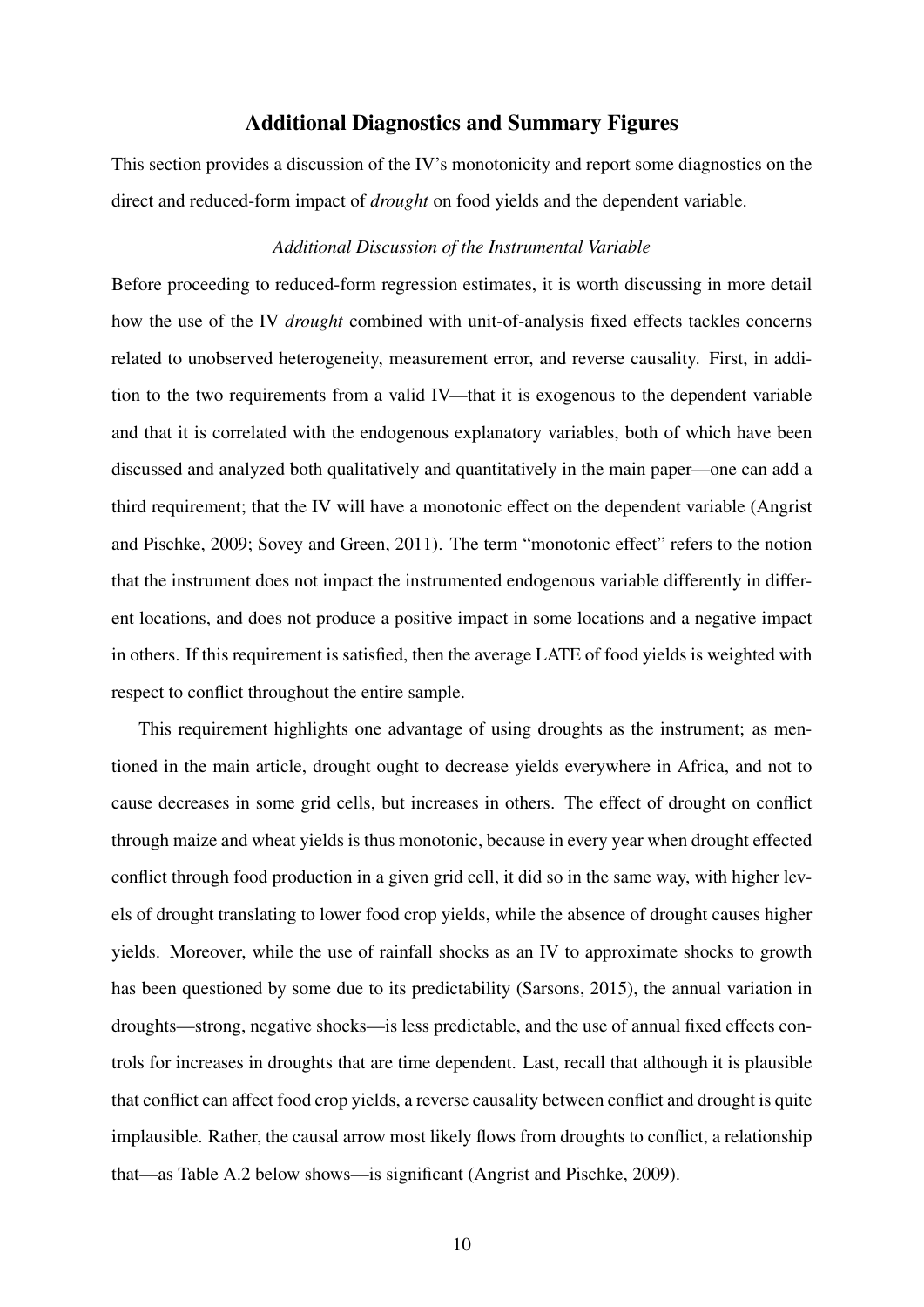#### *Direct Effect of The Instrument on the Dependent Variable*

The results of OLS models estimating the direct effect of the instrument *drought* on the frequency of conflict at the grid cell level are reported in Table A.2 to highlight its the validity as an instrument for wheat and maize yields in the primary analysis. This reduced-form analysis supports the decision to use 2SLS models by showing that the reduced-form relationship between the IV and the dependent variable is significant at the 1 percent level. This is evidence in favor of a causal relationship flowing from droughts to conflict, presumably via affecting food production (Angrist and Pischke, 2009, 87-89).

| <b>Variable</b>             | 1D) Baseline | 2D) Full    |
|-----------------------------|--------------|-------------|
| Drought                     | $-0.064***$  | $-0.075***$ |
|                             | (0.019)      | (0.021)     |
| Conflict (lag)              |              | $0.202**$   |
|                             |              | (0.084)     |
| Conflict (spatial)          |              | $0.335***$  |
|                             |              | (0.083)     |
| Population <sup>1</sup>     |              | $-0.697***$ |
|                             |              | (0.196)     |
| Democracy                   |              | $-0.022**$  |
|                             |              | (0.010)     |
| GDP per capita <sup>1</sup> |              | 0.034       |
|                             |              | (0.172)     |
| Observations                | 72,213       | 68,160      |
| $R^2$                       | 0.454        | 0.430       |
| Adjusted $R^2$              | 0.399        | 0.370       |

Table A.2: OLS regression models for impact of drought on conflict by grid cell, 1998-2008

*Note*: \* indicates  $p < 0.1$ ; \*\* indicates  $p < 0.05$ ; \*\*\* indicates  $p < 0.01$  (two-tail test).

Cell values are OLS regression coefficient estimates with standard errors clustered by grid-cell in parentheses. Grid cell and year fixed effects included in each regression though not reported here.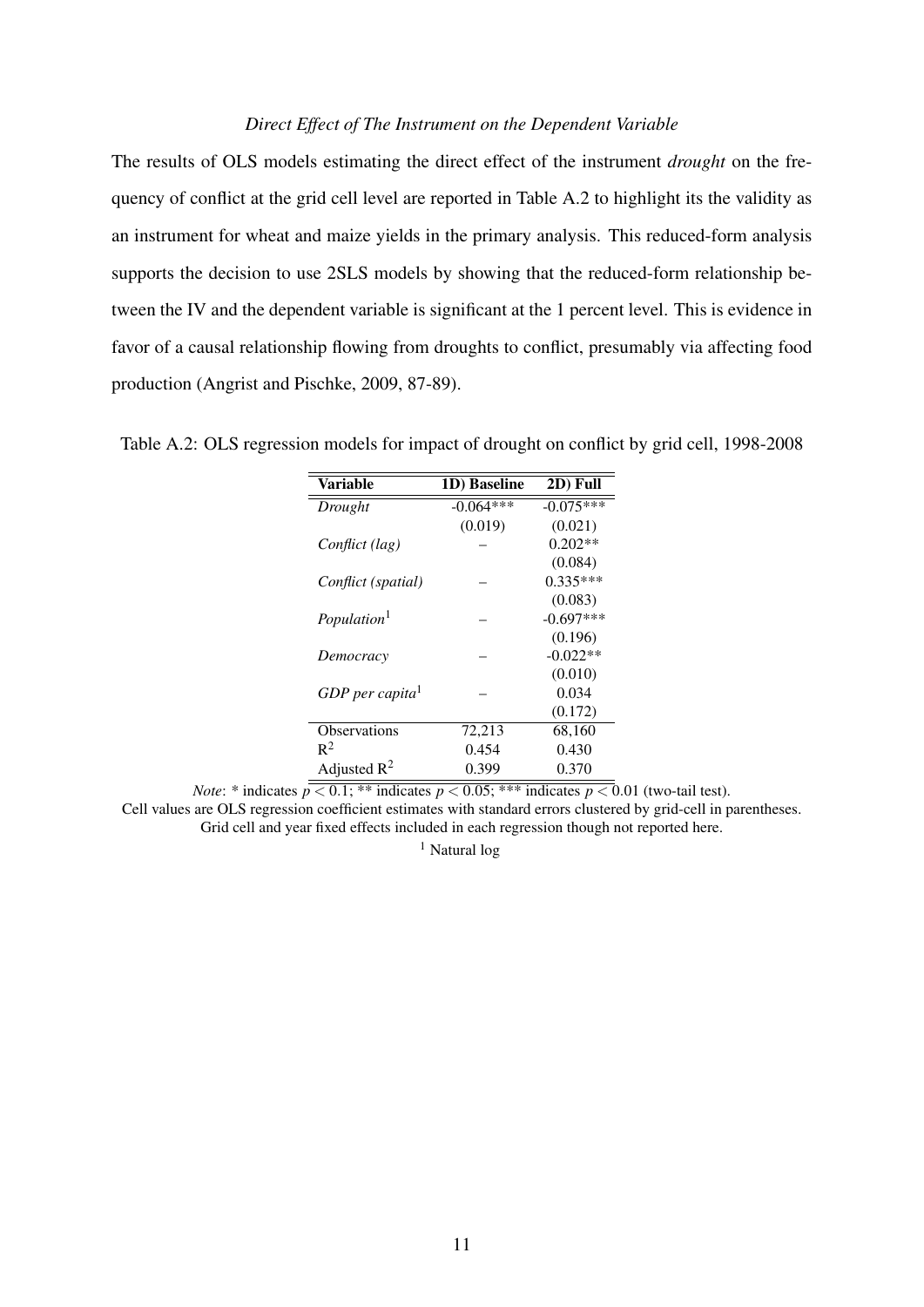#### *First-Stage Regression Estimates*

The first stage regression estimates of the 2SLS models from the main article are provided in Table A.3. As can be clearly observed, *drought* has a highly statistical effect (to the 1 percent levels) on both *wheat yield* and *maize yield*. Moreover, the R<sup>2</sup> values of all models are exceptionally high, with the (adjusted)  $R^2$  of the Baseline models being higher than that of the Full models, suggesting that *drought* is an especially good fit for instrumenting food yields in Africa. Moreover, that effect of the instrument *drought* on both food yield indicators is significant to the 1% level. This latter fact is important because instruments with no observable correlation with the endogenous explanatory variable cannot be considered truly valid (Angrist and Pischke, 2009, 87-89).

| Variable                      |                 | <b>Wheat Yield</b> |                 | <b>Maize Yield</b> |
|-------------------------------|-----------------|--------------------|-----------------|--------------------|
|                               | 1E) Baseline    | 2E) Full           | 3E) Baseline    | 4E) Full           |
| Drought                       | $-8.539e-04***$ | $-8.966e-04***$    | $-3.478e-04***$ | $-3.658e-04***$    |
|                               | $(1.205e-04)$   | $(1.265e-04)$      | $(4.848e-05)$   | $(4.990e-05)$      |
| Conflict (lag)                |                 | $6.456e-06$        |                 | $-1.998e-05*$      |
|                               |                 | $(1.197e-05)$      |                 | $(1.204e-05)$      |
| Conflict (spatial)            |                 | $-1.043e-04$       |                 | $-4.947e-04***$    |
|                               |                 | $(2.444e-04)$      |                 | $(1.448e-04)$      |
| Population <sup>1</sup>       |                 | 2.153e-03***       |                 | $1.009e-02***$     |
|                               |                 | $(5.726e-04)$      |                 | $(1.067e-03)$      |
| Democracy                     |                 | 1.230e-04***       |                 | $-1.418e-04***$    |
|                               |                 | $(1.099e-05)$      |                 | $(1.779e-05)$      |
| $GDP$ per capita <sup>1</sup> |                 | $9.749e-04***$     |                 | $1.807e-03***$     |
|                               |                 | $(1.489e-04)$      |                 | $(4.081e-04)$      |
| <b>Observations</b>           | 72,169          | 68,160             | 72,169          | 68,160             |
| $R^2$                         | 0.959           | 0.958              | 0.972           | 0.972              |
| Adjusted $\mathbb{R}^2$       | 0.954           | 0.954              | 0.970           | 0.969              |

Table A.3: IV regression models for total number of violent events per grid cell, 1998-2008 – first stage estimates

*Note*: \* indicates  $p < 0.1$ ; \*\* indicates  $p < 0.05$ ; \*\*\* indicates  $p < 0.01$  (two-tail test).

Cell values are IV regression coefficient estimates with standard errors clustered by grid-cell in parentheses. Grid cell and year fixed effects included in each regression though not reported here. The variables *wheat yield* and *maize yield* were instrumented using *drought*.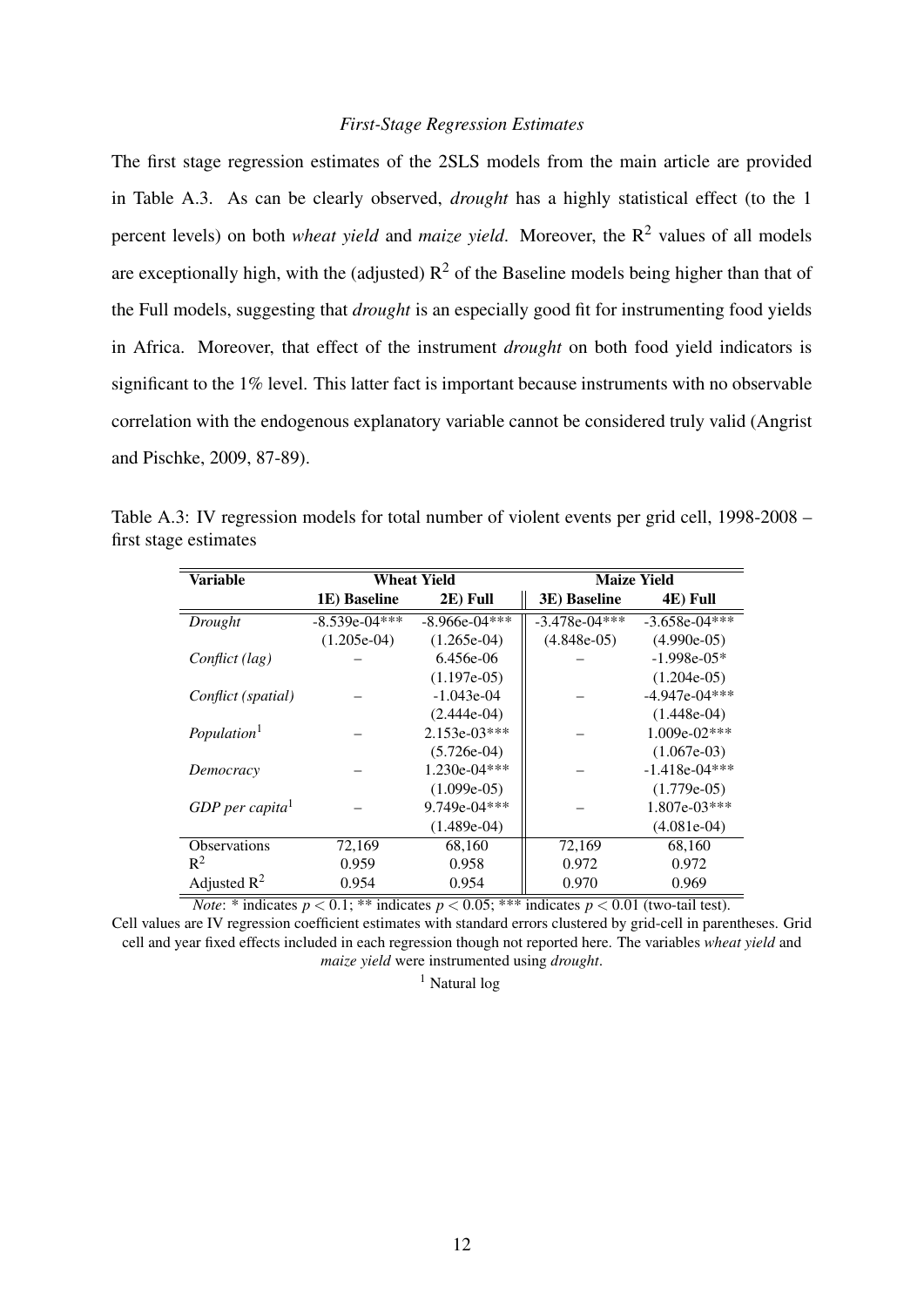### *Additional Summary Figures*

As alluded to in the main paper, my preliminary efforts in exploring trends of social conflict leads me to examine variation in data on cell-level (i.e., local) conflict in Africa from the Armed Conflict Location and Event Dataset (Raleigh et al., 2010). To this end, four different conceptualizations of the ACLED data are presented in Figures A.1 – A.4 below. These four ACLED conceptualizations correspond to i) the main dependent variable, described in detail in the paper; ii) violent incidents only (i.e., incidents with one or more fatalities) reported in Table 10 in the main paper and discussed in more detail below; iii) a logged version of the dependent variable, described in more detail below; and iv) a conceptualization of the dependent variable that includes only events imitated by military forces, also described in more detail below. For each figure, all values of each variables are plotted on the left, and then again with zero counts removed on the right. Next, the maps showing averaged values by grid cell for i) *conflict*, ii) *wheat yield*, and ii) *maize yield* for the entire 1998-2008 period mentioned in the main paper are provided in Figures A.5 – A.7.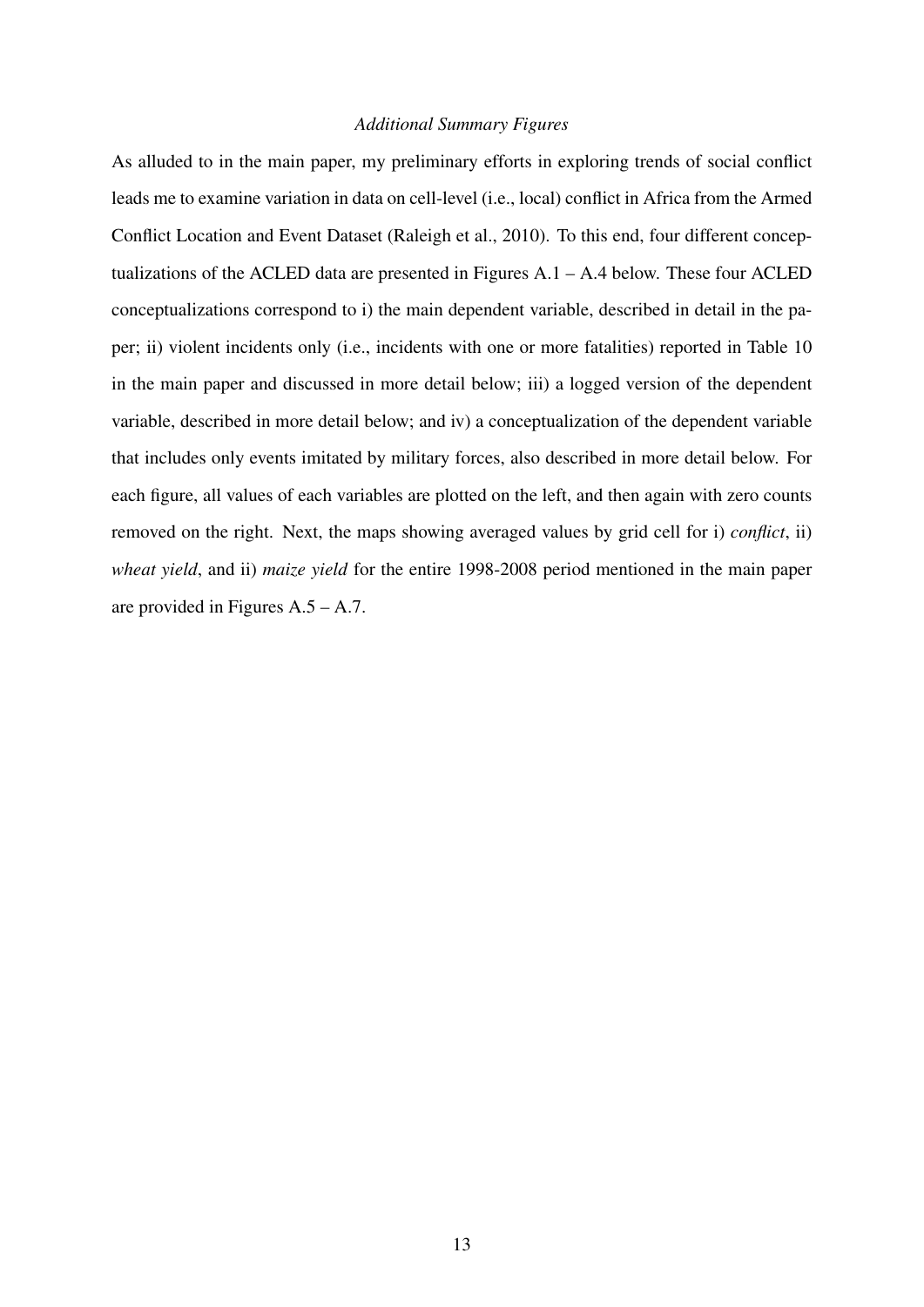

Figure A.1: Annual instances of conflict by grid-cell, 1998-2008



Figure A.2: Annual instances of violent conflict by grid-cell, 1998-2008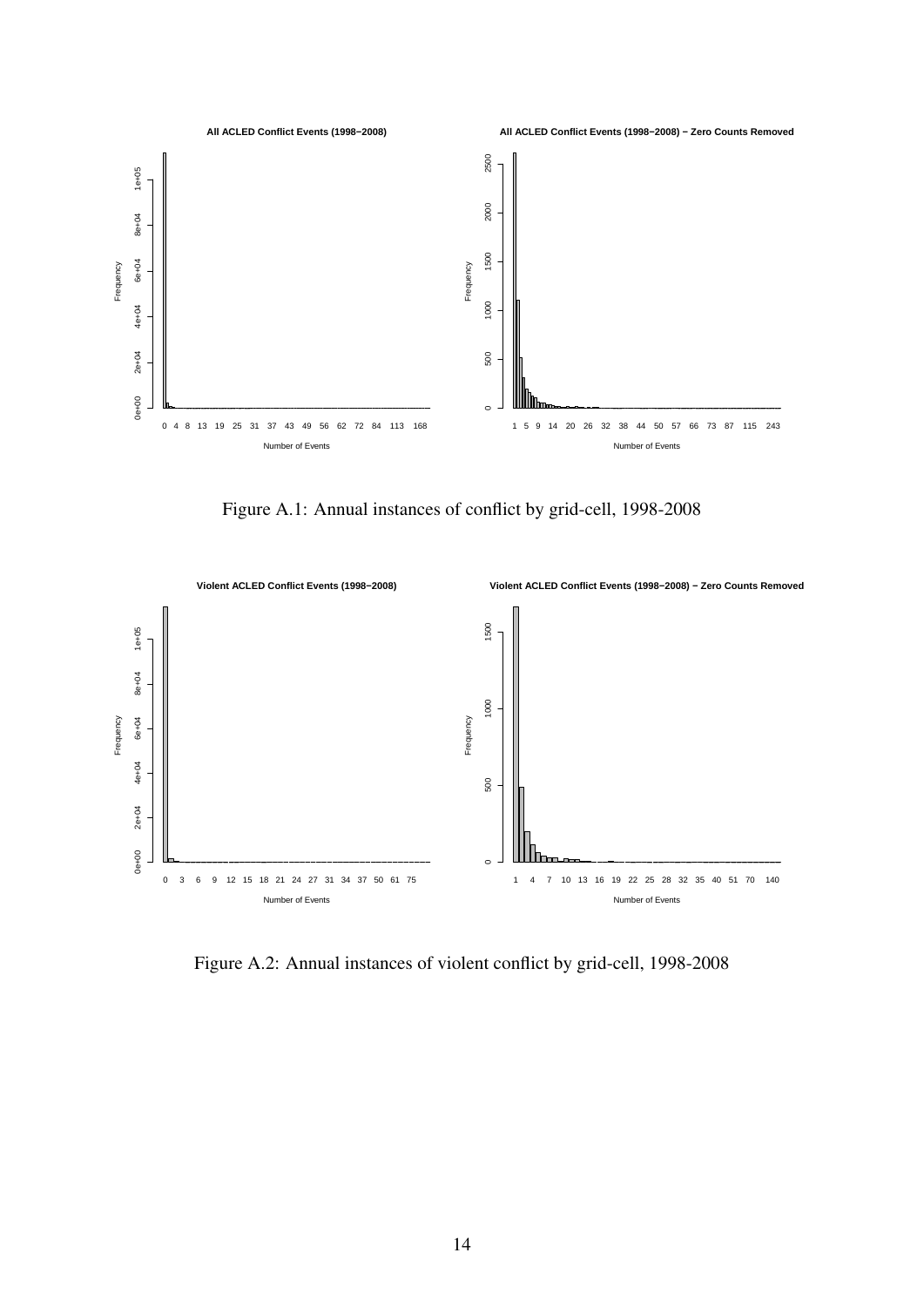

Figure A.3: Annual instances of conflict by grid-cell, 1998-2008 (natural log)



Figure A.4: Annual instances of military-initiated conflict by grid-cell, 1998-2008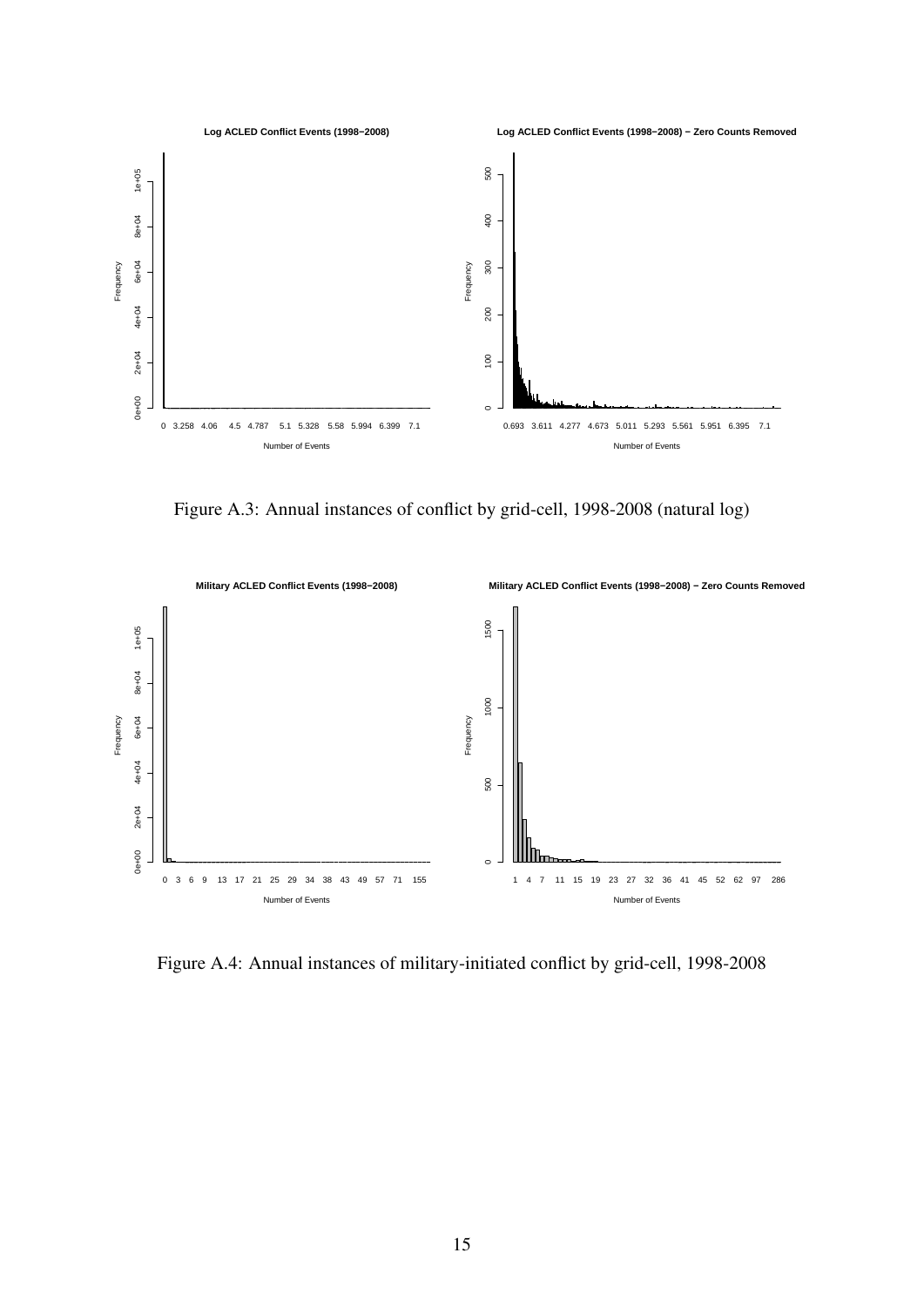

No Conflict

Figure A.5: Average levels of violent conflict from ACLED Version 6 dataset by 0.5 ◦ grids (Raleigh et al., 2010).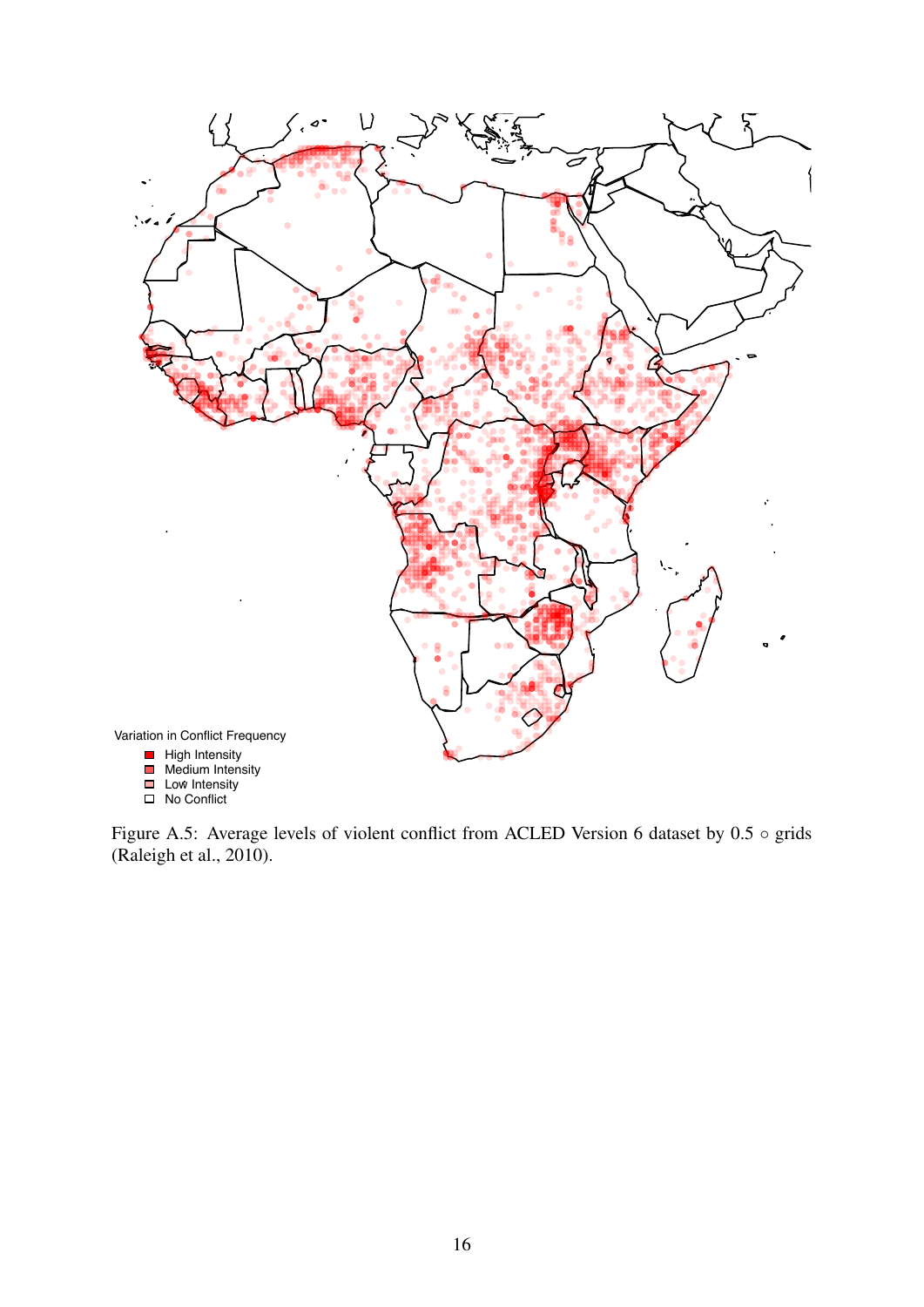

No Yield/No Information

Figure A.6: Average wheat yields by  $0.5 \circ$  grids (Ray et al., 2012).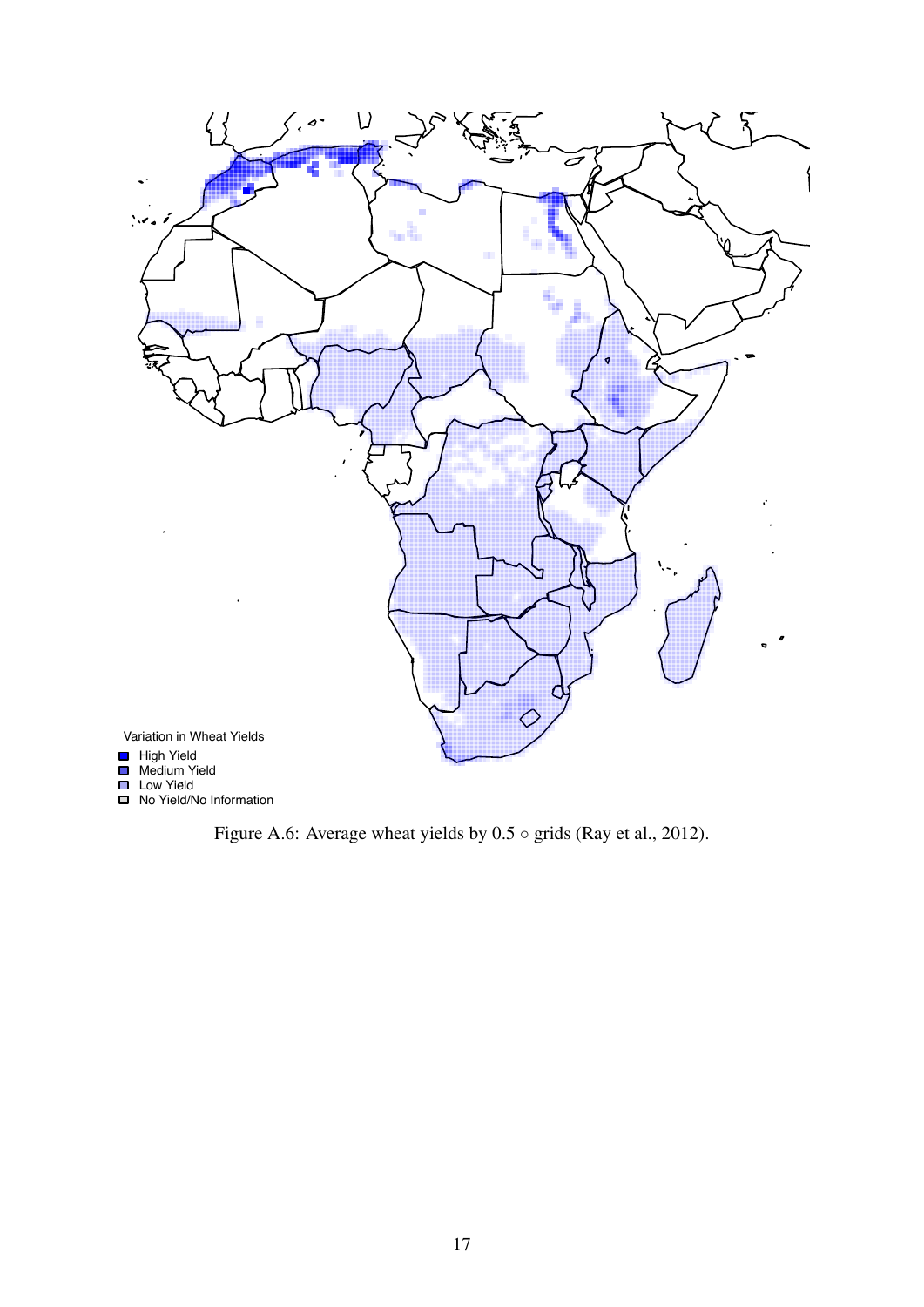

Figure A.7: Average maize yields by 0.5 ◦ grids (Ray et al., 2012).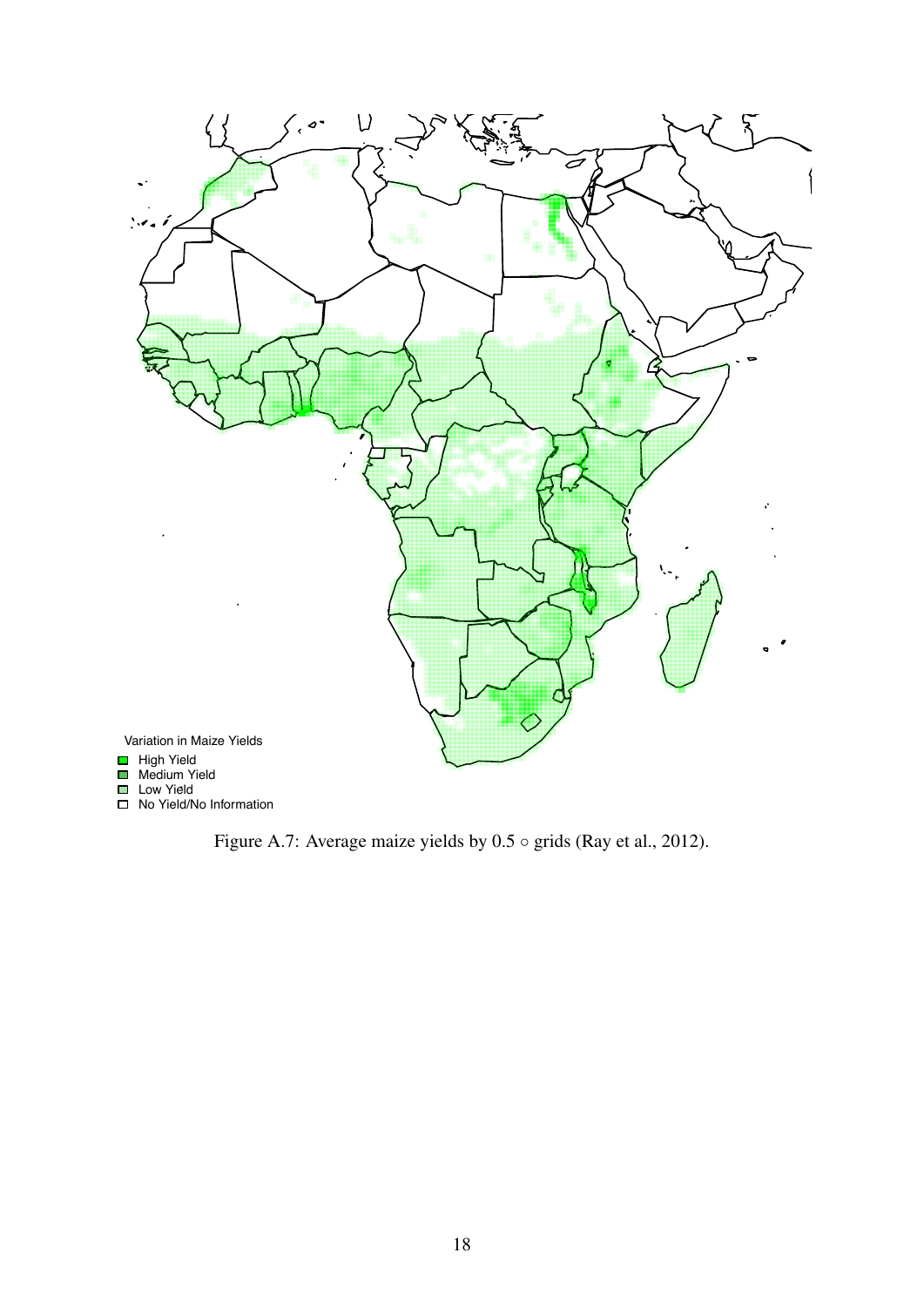

Figure A.8: The linear correlation between annual wheat (left) and maize yields (right) and conflict by 0.5 ◦ grids, 1998-2008 with top one percent values for yields removed. Conflict measures are presented in natural log form.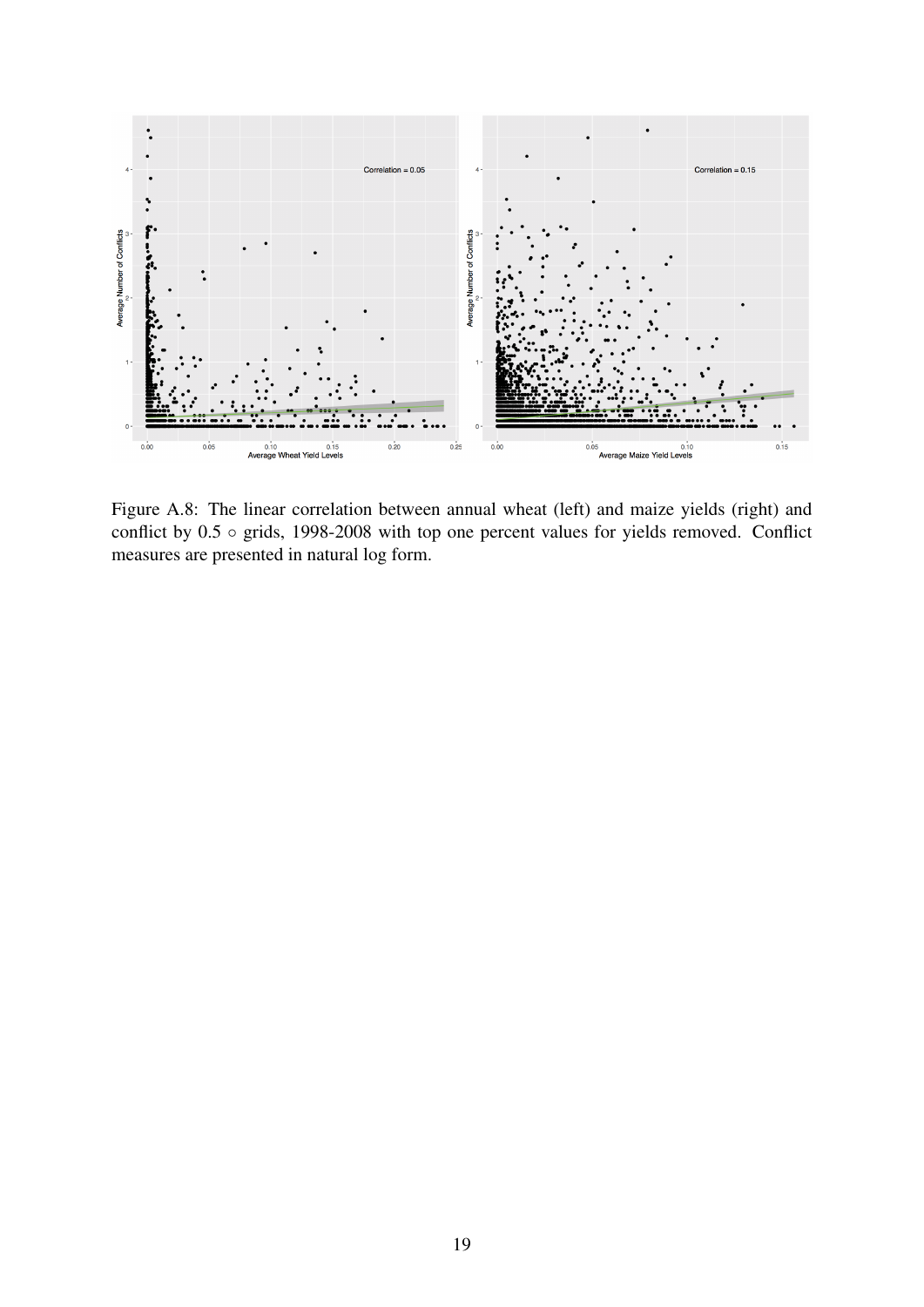#### Additional Robustness Analyses

#### *Robustness Analysis: Collapsed Sample*

Next, recall that the local-to-zero approximation tests reported in Table 4 in the main paper rely on a collapsed sample and a binary indicator of drought due to the prohibitive computational issues involved with estimating a set of plausible exogeniety simulations that includes fixed effects by grid cell. To show that the results of the main estimation hold in this collapsed sample, in Table A.4 a binary indicator of drought—operationalized according to the guidelines discussed in the main paper—is used to instrument the impact of *wheat yield* and *maize yield* on *conflict*. Table A.4 thus reports a set of models corresponding to the specifications presented in Table 4 in the main paper. As Models 32-37 clearly illustrate, the sign, statistical significance, and size of local food yields all hold even when the sample is average (and conflict events summed) for the entire 1998-2008 period.

| <b>Variable</b>               |              | <b>Wheat Yield</b> |                 |              | <b>Maize Yield</b> |                 |
|-------------------------------|--------------|--------------------|-----------------|--------------|--------------------|-----------------|
|                               | 32) Baseline | 33) Add population | <b>34) Full</b> | 35) Baseline | 36) Add population | <b>37) Full</b> |
| Wheat yield                   | 255.53***    | $261.17***$        | $150.19***$     |              |                    |                 |
|                               | (77.07)      | (76.39)            | (55.07)         |              |                    |                 |
| Maize yield                   |              |                    |                 | 309.18***    | 312.11***          | 210.58***       |
|                               |              |                    |                 | (90.75)      | (88.90)            | (78.62)         |
| Population <sup>1</sup>       |              | 1.259***           | $-0.752***$     |              | 0.541              | $-1.285**$      |
|                               |              | (0.318)            | (0.367)         |              | (0.461)            | (0.573)         |
| Conflict (spatial)            |              |                    | $36.19***$      |              |                    | 35.37***        |
|                               |              |                    | (3.328)         |              |                    | (3.340)         |
| Democracy                     |              |                    | $0.406***$      |              |                    | $-0.111$        |
|                               |              |                    | (0.125)         |              |                    | (0.083)         |
| $GDP$ per capita <sup>1</sup> |              |                    | $-2.184**$      |              |                    | $-0.644*$       |
|                               |              |                    | (0.815)         |              |                    | (0.336)         |
| Constant                      | 1.418***     | $-11.85***$        | $20.22**$       | $-1.251$     | $-6.973*$          | $13.65**$       |
|                               | (0.540)      | (2.919)            | (8.822)         | (1.285)      | (3.755)            | (6.918)         |
| Obs.                          | 6,680        | 6,680              | 6,429           | 6,680        | 6,680              | 6,429           |
| End. variables                | 10.99***     | 11.69***           | 7.437***        | $11.61***$   | $12.33***$         | 7.174***        |
| WI F-stat. (CSEs)             | 31.29        | 22.303             | 9.404           | 31.34        | 25.56              | 7.284           |
| WI F-stat. (ISEs)             | 19.28        | 11.12              | 5.931           | 23.95        | 19.59              | 5.581           |
| $R^2$                         | $-0.189$     | $-0.191$           | 0.063           | $-0.100$     | $-0.101$           | 0.069           |
| Adj. $R^2$                    | $-0.189$     | $-0.192$           | 0.062           | $-0.100$     | $-0.1012$          | 0.068           |

Table A.4: IV regression models for total number of conflict events per grid cell, collapsed sample

*Note*: \* indicates  $p < 0.1$ ; \*\* indicates  $p < 0.05$ ; \*\*\* indicates  $p < 0.01$  (two-tail test).

Cell values are IV regression coefficient estimates with standard errors clustered by grid-cell in parentheses. The variables *wheat yield* and *maize yield* were instrumented using a collapsed binary version of *drought*.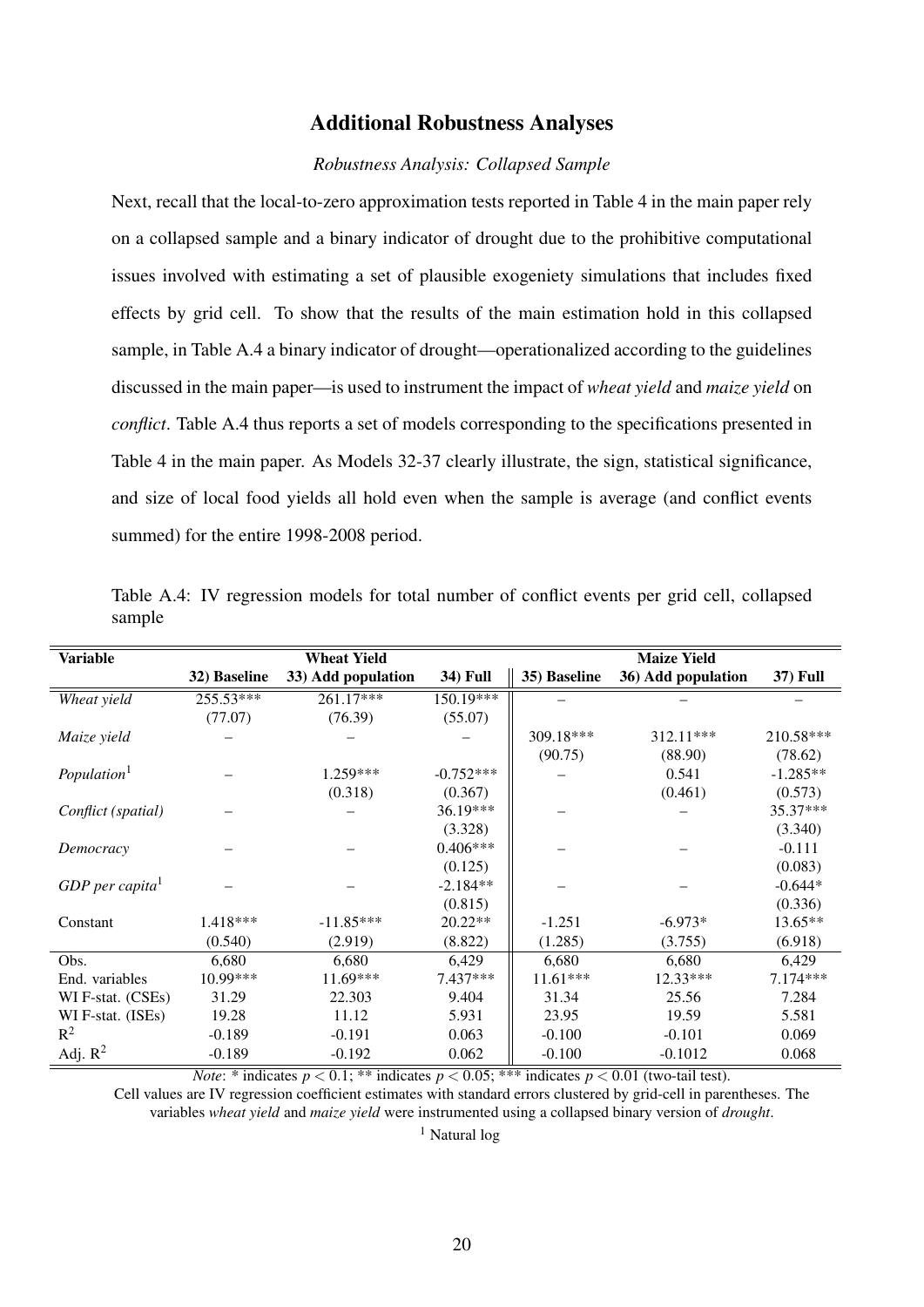#### *Robustness Analysis: GMM Instruments*

As reported in the main paper, some robustness analyses were moved to this online appendix due to space constraints. The first set of models, reported in Table A.5, replicate the GMM models presented in Table 5 in the main paper using different GMM instruments. Whereas Table 5 aimed to be as parsimonious as possible and rely only on the deep  $(t - 4$  and beyond) lags of the dependent variable, the models presented in Table A.5 rely on more recent lags, both temporal and spatial, to instrument the effect of food yields internally, in a manner commonly used in the literature (e.g., Arellano and Bond, 1991; Blundell and Bond, 1998; Roodman, 2009). As illustrated in Table A.5, the results presented in Table 5 are robust to the inclusion of more recent temporal and geospatial lags, although the level of potential engoeneity risk increases, as illustrated by the higher Sargan values (which, again, this can be explained by the information available for large number of panel units).

| Variable                    | <b>Wheat Yield</b> |                 | <b>Maize Yield</b> |                 |
|-----------------------------|--------------------|-----------------|--------------------|-----------------|
|                             | 38) Baseline       | <b>39) Full</b> | 40) Baseline       | <b>41)</b> Full |
| Wheat yield                 | $0.586***$         | $0.386**$       |                    |                 |
|                             | (0.163)            | (0.152)         |                    |                 |
| Maize yield                 |                    |                 | $1.901***$         | $0.514*$        |
|                             |                    |                 | (0.475)            | (0.310)         |
| Conflict (lag)              | $0.451***$         | $0.384***$      | $0.451***$         | $0.384***$      |
|                             | (0.018)            | (0.028)         | (0.018)            | (0.024)         |
| Conflict (spatial)          |                    | $-0.187***$     |                    | $-0.175***$     |
|                             |                    | (0.064)         |                    | (0.062)         |
| Population <sup>1</sup>     |                    | $0.029***$      |                    | $0.026***$      |
|                             |                    | (0.003)         |                    | (0.003)         |
| Democracy                   |                    | 0.001           |                    | $-0.0004$       |
|                             |                    | (0.001)         |                    | (0.001)         |
| GDP per capita <sup>1</sup> |                    | $-0.031***$     |                    | $-0.028***$     |
|                             |                    | (0.004)         |                    | (0.004)         |
| <b>Observations</b>         | 72,169             | 68,160          | 72,169             | 68,160          |
| Sargan test                 | 924.72***          | 892.30***       | 933.25***          | 898.81***       |
| DF                          | (117)              | (119)           | (117)              | (119)           |
| $R^2$                       | 0.021              | 0.006           | 0.022              | 0.006           |

Table A.5: GMM IV regression models for total number of conflict events per grid cell, 1998- 2008, recent conflict lags

*Note*: \* indicates  $p < 0.1$ ; \*\* indicates  $p < 0.05$ ; \*\*\* indicates  $p < 0.01$  (two-tail test). Cell values are IV regression coefficient estimates with robust standard errors in parentheses. GMM instruments for all models are the *t* −2 and beyond lags of *conflict*, and the *t* −1 and beyond lags of *conflict (spatial)*.

<sup>1</sup> Natural log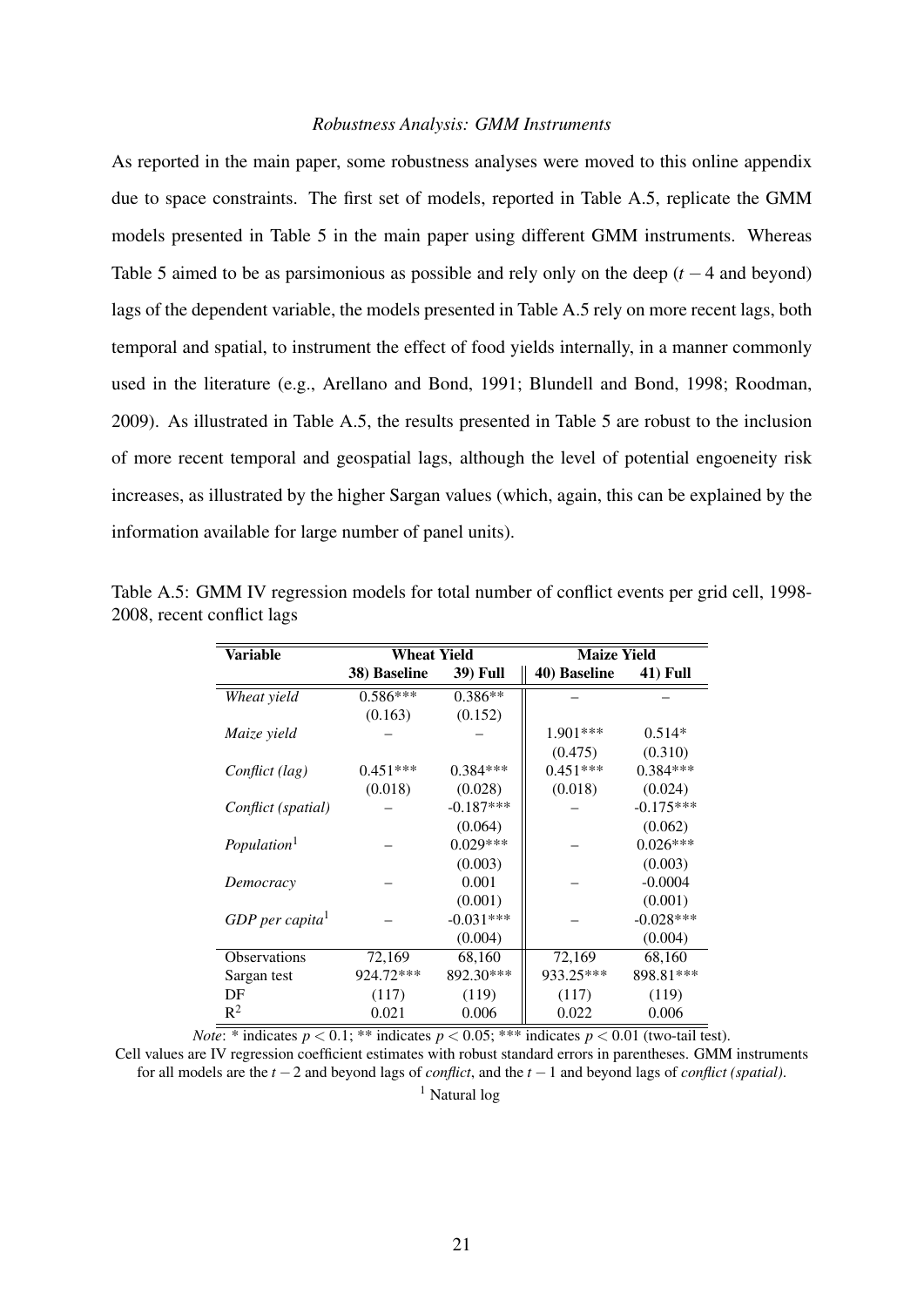#### *Robustness Analysis: Lagged Yields*

Next, recall that Model 18 reported in Table 7 in the main paper relies on the current and lagged value of local temperature levels to approximate the last year's scarcity effect on conflict in a given cell. To illustrate that the contradictory results across the wheat and maize yield models hold when the actual lagged effects of each crop are taken into account, Table ?? incorporates each crop's one-year-lag alongside its contemporary values. As Models 42-45 clearly illustrate, the sign, statistical significance, and size of local food yields at year *t* all hold when each crop's one-year-lag is included, while the effect of the latter is—similarly to *temperature (lag)* positive in the wheat models, but negative in the maize ones.

| <b>Variable</b>                             | <b>Wheat Yield</b> |                 | <b>Maize Yield</b> |              |
|---------------------------------------------|--------------------|-----------------|--------------------|--------------|
|                                             | 42) Baseline       | <b>43)</b> Full | 44) Baseline       | 45) Full     |
| Wheat yield                                 | $66.53***$         | 77.97***        |                    |              |
|                                             | (22.24)            | (24.19)         |                    |              |
| Maize yield                                 |                    |                 | 372.06***          | 434.20***    |
|                                             |                    |                 | (126.21)           | (140.80)     |
| Wheat yield (lag)                           | $12.34**$          | 14.85***        |                    |              |
|                                             | (5.043)            | (5.564)         |                    |              |
| Maize yield (lag)                           |                    |                 | $-205.48***$       | $-236.90***$ |
|                                             |                    |                 | (66.69)            | (75.14)      |
| Conflict (lag)                              |                    | $0.201**$       |                    | $0.204**$    |
|                                             |                    | (0.084)         |                    | (0.084)      |
| Conflict (spatial)                          |                    | $0.336***$      |                    | $0.479***$   |
|                                             |                    | (0.085)         |                    | (0.127)      |
| Population <sup>1</sup>                     |                    | $-0.822***$     |                    | $-2.735***$  |
|                                             |                    | (0.226)         |                    | (0.850)      |
| Democracy                                   |                    | $-0.036***$     |                    | 0.008        |
|                                             |                    | (0.011)         |                    | (0.013)      |
| $GDP$ per capita <sup>1</sup>               |                    | $-0.044$        |                    | $-0.260$     |
|                                             |                    | (0.180)         |                    | (0.234)      |
| Observations                                | 71,189             | 66,007          | 71,189             | 66,007       |
| Endogenous variables test                   | 8.946***           | 10.39***        | $8.690***$         | 9.509***     |
| Weak instrument F-statistic (clustered SEs) | 25.93              | 7.394           | 14.77              | 4.282        |
| Weak instrument F-statistic (i.i.d. SEs)    | 118.18             | 33.18           | 15.24              | 4.287        |
| $R^2$                                       | 0.424              | 0.364           | 0.211              | $-0.080$     |
| Adjusted $R^2$                              | 0.365              | 0.298           | 0.129              | $-0.193$     |

Table A.6: IV regression models for total number of conflict events per grid cell, 1998-2008, lagged yields

*Note*: \* indicates  $p < 0.1$ ; \*\* indicates  $p < 0.05$ ; \*\*\* indicates  $p < 0.01$  (two-tail test).

Cell values are IV regression coefficient estimates with standard errors clustered by grid-cell in parentheses. Grid cell and year fixed effects included in each regression though not reported here. The variables *wheat yield* and *maize yield* were instrumented using *drought*.

<sup>1</sup> Natural log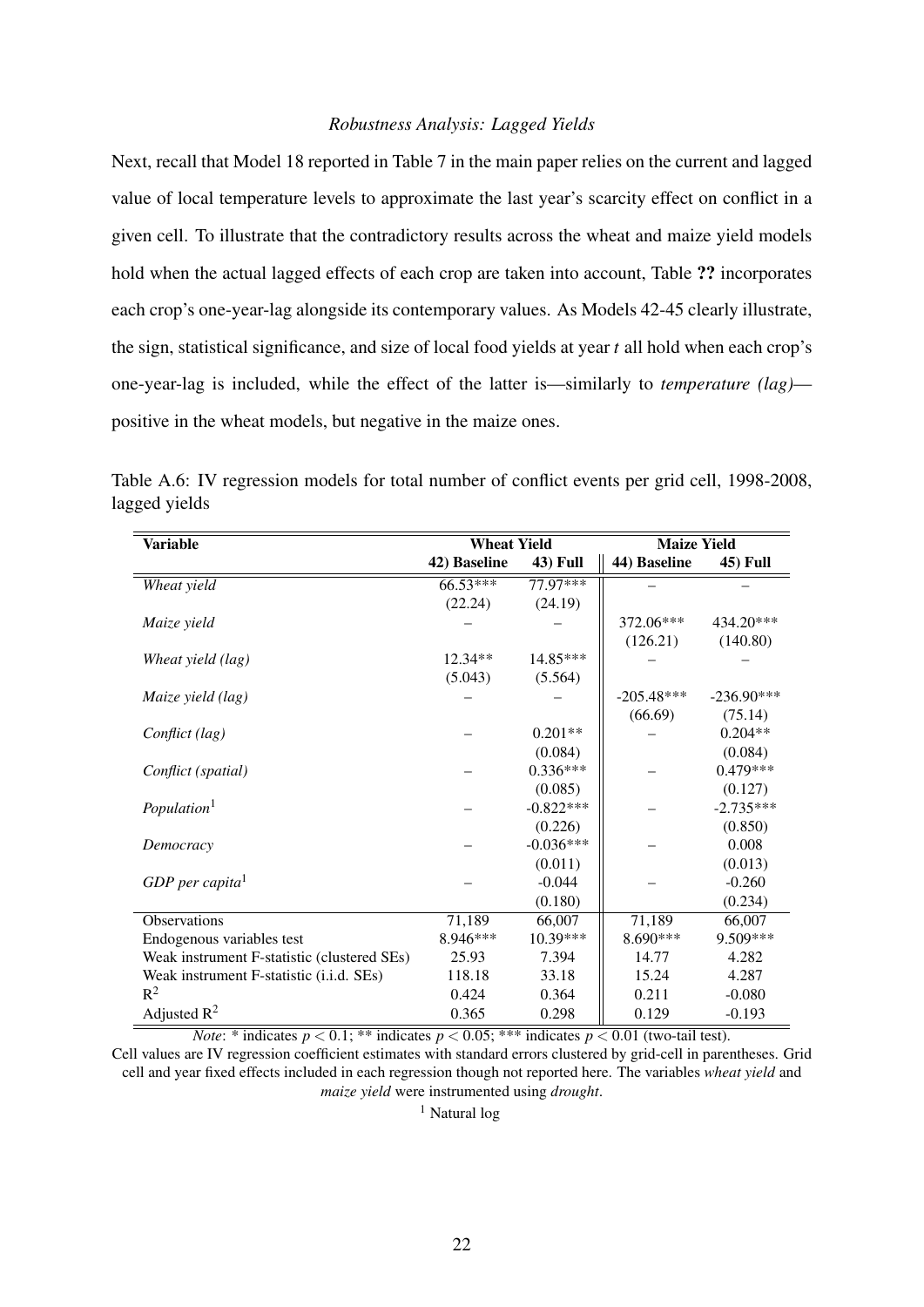#### *Robustness Analysis: Sequential Addition of Controls*

This section illustrates that the addition of each control variable reported in the Full model specifications does not effect to sign, size, or statistical significance of the results by sequentially adding each control. The estimates of these sequential analyses are presented in Table A.7 for *wheat yield* and A.8 for *maize yield*, and show that the results are consistent across all controls for both staple crops.

Table A.7: IV regression models for total number of conflict events per grid cell, controls added sequentially (wheat)

| <b>Variable</b>                             | Add conflict (lag) | <b>Add conflict (spatial)</b> | <b>Add population</b> | <b>Add democracy</b> |
|---------------------------------------------|--------------------|-------------------------------|-----------------------|----------------------|
| Wheat yield                                 | 77.38***           | $71.95***$                    | $74.51***$            | $75.21***$           |
|                                             | (26.45)            | (25.68)                       | (26.29)               | (26.42)              |
| Conflict (lag)                              | $0.244***$         | $0.242***$                    | $0.242***$            | $0.242***$           |
|                                             | (0.066)            | (0.067)                       | (0.067)               | (0.067)              |
| Conflict (spatial)                          |                    | $0.308***$                    | $0.303***$            | $0.296***$           |
|                                             |                    | (0.078)                       | (0.078)               | (0.078)              |
| Population <sup>1</sup>                     |                    |                               | $-0.907***$           | $-0.758***$          |
|                                             |                    |                               | (0.242)               | (0.225)              |
| Democracy                                   |                    |                               |                       | $-0.035***$          |
|                                             |                    |                               |                       | (0.011)              |
| <b>Observations</b>                         | 72,169             | 70,937                        | 70,937                | 70,937               |
| Endogenous variables test                   | $8.560***$         | 7.847***                      | $8.034***$            | $8.107***$           |
| Weak instrument F-statistic (clustered SEs) | 25.11              | 16.80                         | 12.52                 | 9.987                |
| Weak instrument F-statistic (i.i.d. SEs)    | 95.70              | 65.26                         | 48.21                 | 38.39                |
| $R^2$                                       | 0.440              | 0.447                         | 0.444                 | 0.444                |
| Adjusted $\mathbb{R}^2$                     | 0.383              | 0.389                         | 0.386                 | 0.386                |

*Note*: \* indicates  $p < 0.1$ ; \*\* indicates  $p < 0.05$ ; \*\*\* indicates  $p < 0.01$  (two-tail test). Cell values are IV regression coefficient estimates with standard errors clustered by grid cell in parentheses. Grid cell and year fixed effects included in each regression though not reported here. The variables *wheat yield* and *maize yield* were instrumented using *drought*.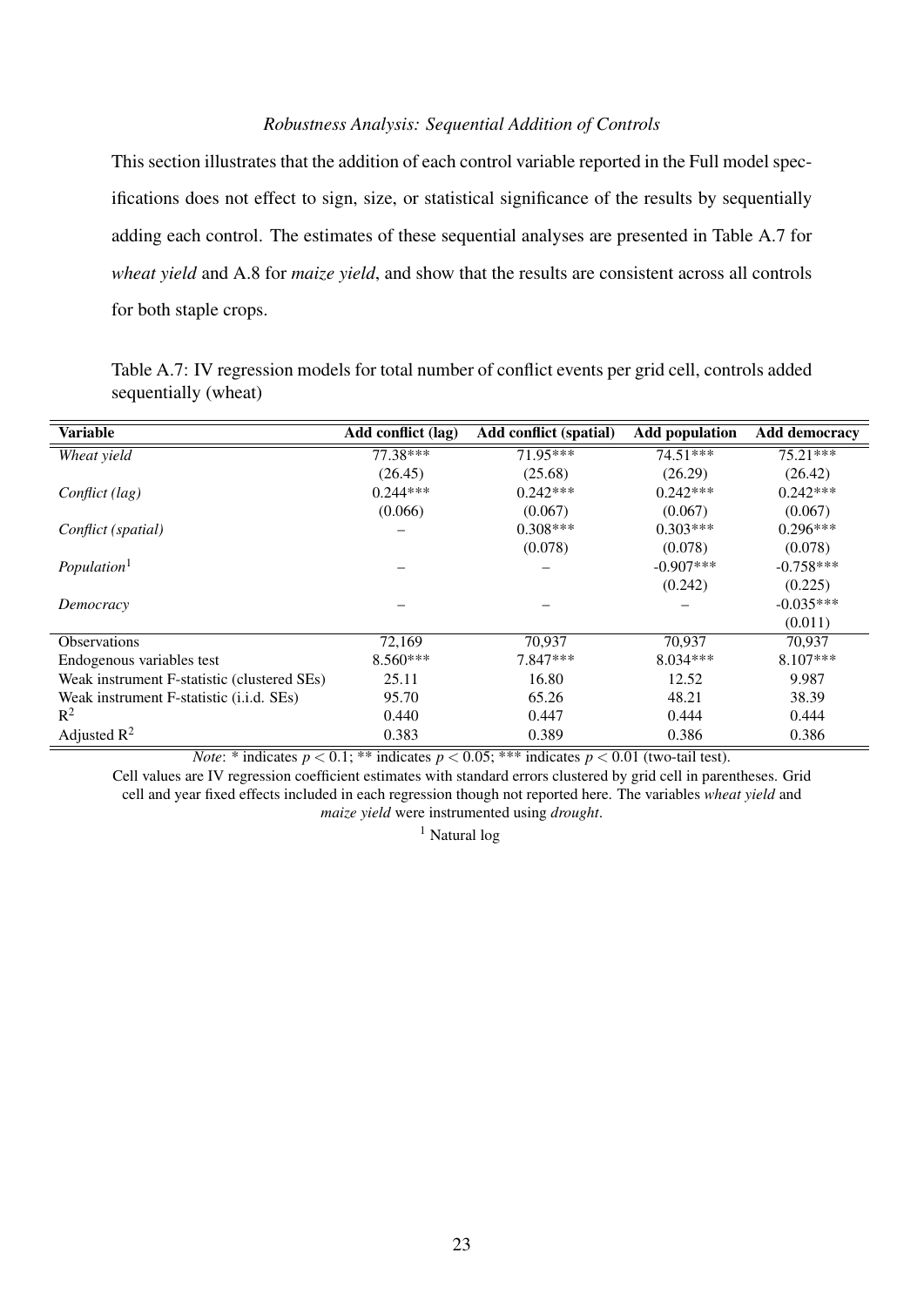| <b>Variable</b>                             | Add conflict (lag) | <b>Add conflict (spatial)</b> | <b>Add population</b> | <b>Add democracy</b> |
|---------------------------------------------|--------------------|-------------------------------|-----------------------|----------------------|
| Maize yield                                 | 190.04***          | $175.08***$                   | 190.20***             | 190.20***            |
|                                             | (64.10)            | (61.60)                       | (66.61)               | (66.21)              |
| Conflict (lag)                              | $0.247***$         | $0.244***$                    | $0.244***$            | $0.244***$           |
|                                             | (0.067)            | (0.066)                       | (0.066)               | (0.066)              |
| Conflict (spatial)                          |                    | $0.398***$                    | $0.394***$            | $0.394***$           |
|                                             |                    | (0.104)                       | (0.103)               | (0.105)              |
| Population <sup>1</sup>                     |                    |                               | $-2.200***$           | $-2.204***$          |
|                                             |                    |                               | (0.677)               | (0.704)              |
| Democracy                                   |                    |                               |                       | 0.001                |
|                                             |                    |                               |                       | (0.013)              |
| <b>Observations</b>                         | 72,169             | 70.937                        | 70.937                | 70.937               |
| Endogenous variables test                   | 8.789***           | 8.078***                      | $8.153***$            | $8.248***$           |
| Weak instrument F-statistic (clustered SEs) | 25.73              | 17.70                         | 11.98                 | 9.750                |
| Weak instrument F-statistic (i.i.d. SEs)    | 44.35              | 30.76                         | 20.74                 | 16.85                |
| $R^2$                                       | 0.389              | 0.404                         | 0.391                 | 0.391                |
| Adjusted $\mathbb{R}^2$                     | 0.327              | 0.342                         | 0.323                 | 0.328                |

Table A.8: IV regression models for total number of conflict events per grid cell, controls added sequentially (maize)

*Note*: \* indicates  $p < 0.1$ ; \*\* indicates  $p < 0.05$ ; \*\*\* indicates  $p < 0.01$  (two-tail test).

Cell values are IV regression coefficient estimates with standard errors clustered by grid cell in parentheses. Grid cell and year fixed effects included in each regression though not reported here. The variables *wheat yield* and *maize yield* were instrumented using *drought*.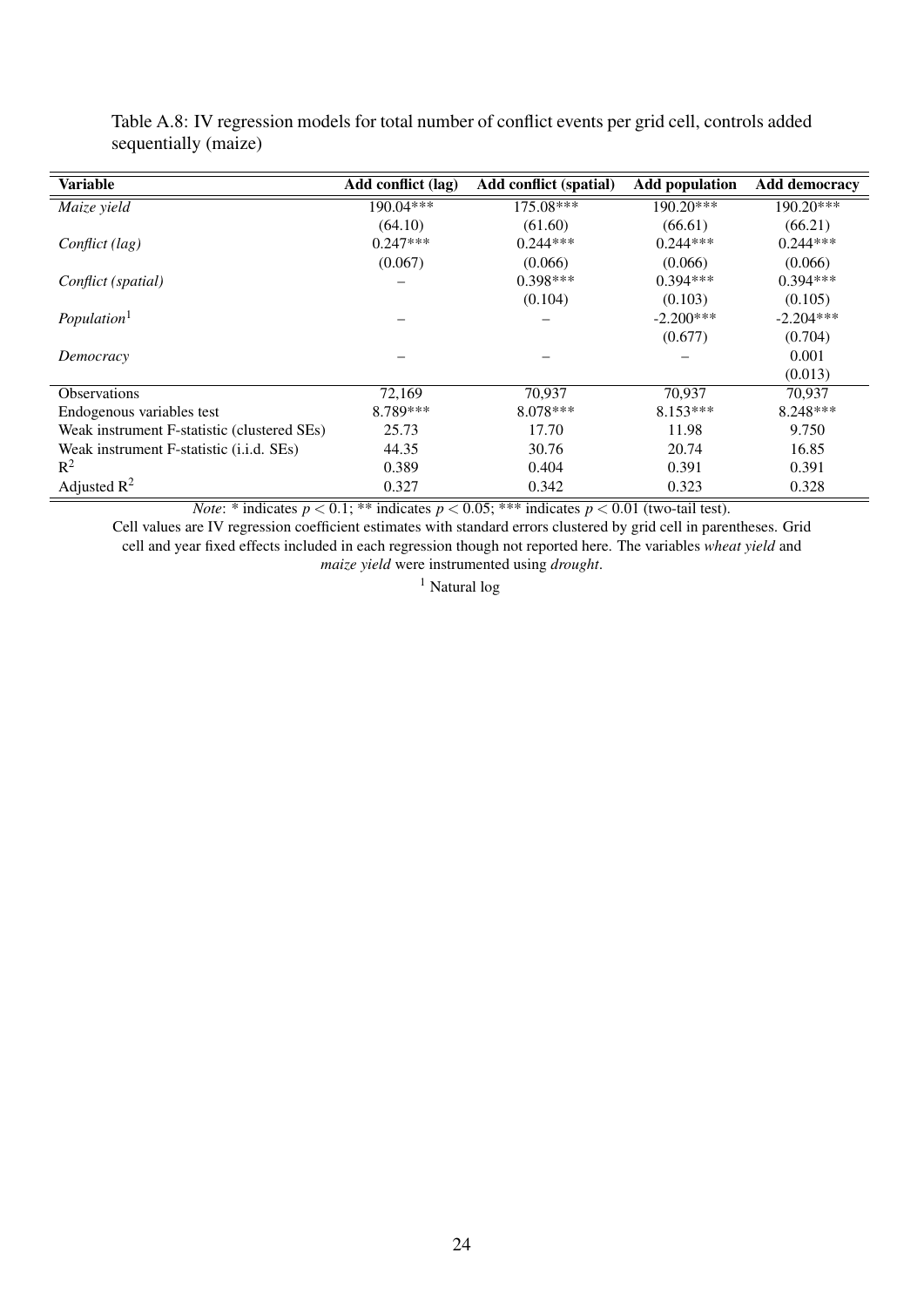#### *Robustness Analysis: Regional Bias*

Finally, it is important to emphasize that the local importance of wheat and maize may very across different African regions, depending on availability and the importance different actors attribute to different types of staple crops. To illustrate that the main results are not driven by such regional biases, I repeat the main analyses presented in Table 3, main paper, by omitting each African sub-region from the sample at a time in Tables A.9–A.13. The guidelines of distinction between regions used in these analyses follows these used by previous studies (e.g., Burke et al., 2009). Western Africa includes Sao Tome and Principe, Guinea-Bissau, Equatorial Guinea, Gambia, Mali, Senegal, Benin, Mauritania, Niger, Ivory Coast, Guinea, Burkina Faso, Liberia, Sierra Leone, Ghana, Togo, Cameroon, Nigeria, and Gabon. Central Africa includes the Central African Republic, Chad, the Republic of Congo, and the Democratic Republic of the Congo. Eastern Africa includes Uganda, Kenya, Tanzania, Zanzibar, Burundi, Rwanda, Somalia, Djibouti, Ethiopia, and Eritrea. Northern Africa includes Morocco, Algeria, Tunisia, Libya, Sudan, South Sudan, and Egypt. Finally, southern Africa includes Angola, Mozambique, Zambia, Zimbabwe, Malawi, South Africa, Namibia, Lesotho, Botswana, Swaziland, Madagascar, Comoros, Mauritius, and Seychelles. As Tables A.9–A.13 clearly illustrate, the coefficients of *wheat yield* and *maize yield* maintain their sign, size (within one order of magnitude), and statistical significance, with the possible exception of the Baseline models in Table A.11 (eastern Africa removed), which are borderline significant (*p*=0.054 and *p*=0.053, respectively).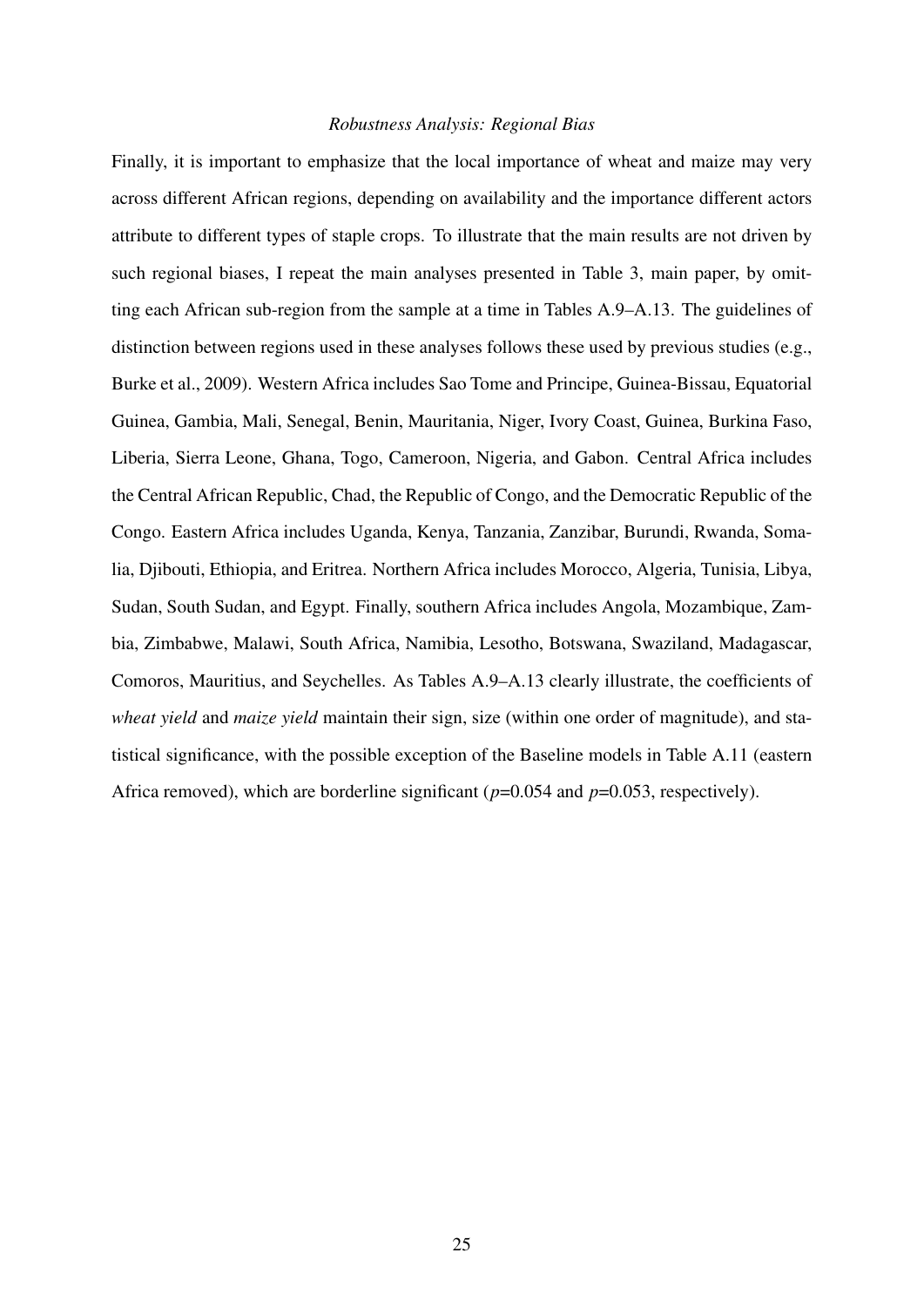| <b>Variable</b>                             | <b>Wheat Yield</b> |                 | <b>Maize Yield</b> |                 |  |
|---------------------------------------------|--------------------|-----------------|--------------------|-----------------|--|
|                                             | 42) Baseline       | <b>43) Full</b> | 44) Baseline       | <b>45) Full</b> |  |
| Wheat yield                                 | 63.06***           | 72.66***        |                    |                 |  |
|                                             | (23.11)            | (24.89)         |                    |                 |  |
| Maize yield                                 |                    |                 | 253.45***          | 278.86***       |  |
|                                             |                    |                 | (98.07)            | (100.63)        |  |
| Conflict (lag)                              |                    | $0.204**$       |                    | $0.210**$       |  |
|                                             |                    | (0.100)         |                    | (0.100)         |  |
| Conflict (spatial)                          |                    | $0.369***$      |                    | $0.504***$      |  |
|                                             |                    | (0.111)         |                    | (0.152)         |  |
| Population <sup>1</sup>                     |                    | $-1.033***$     |                    | $-4.176***$     |  |
|                                             |                    | (0.312)         |                    | (1.440)         |  |
| Democracy                                   |                    | $-0.035***$     |                    | 0.002           |  |
|                                             |                    | (0.013)         |                    | (0.015)         |  |
| GDP per capita <sup>1</sup>                 |                    | $-0.302$        |                    | $-1.193**$      |  |
|                                             |                    | (0.234)         |                    | (0.474)         |  |
| <b>Observations</b>                         | 55,856             | 51,847          | 55,856             | 51,847          |  |
| Endogenous variables test                   | $7.444***$         | $8.520***$      | $6.679***$         | $7.679***$      |  |
| Weak instrument F-statistic (clustered SEs) | 50.94              | 8.515           | 24.64              | 4.640           |  |
| Weak instrument F-statistic (i.i.d. SEs)    | 178.17             | 29.71           | 37.87              | 7.213           |  |
| $R^2$                                       | 0.427              | 0.360           | 0.311              | 0.147           |  |
| Adjusted $R^2$                              | 0.368              | 0.293           | 0.240              | 0.056           |  |

Table A.9: IV regression models for total number of conflict events per grid cell, western African countries removed

*Note*: \* indicates  $p < 0.1$ ; \*\* indicates  $p < 0.05$ ; \*\*\* indicates  $p < 0.01$  (two-tail test).

Cell values are IV regression coefficient estimates with standard errors clustered by grid-cell in parentheses. Grid cell and year fixed effects included in each regression though not reported here. The variables *wheat yield* and *maize yield* were instrumented using *drought*.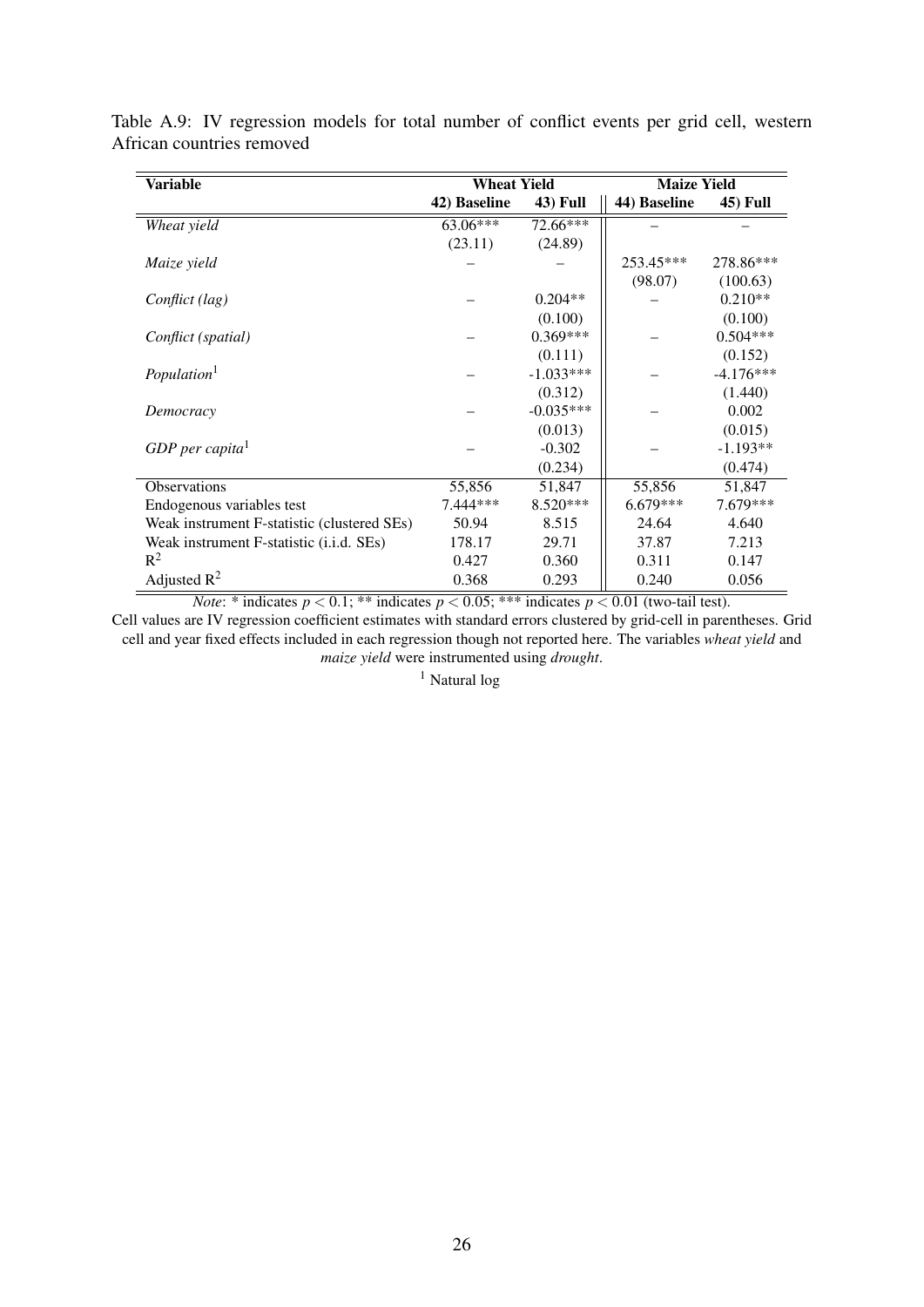| <b>Variable</b>                             | <b>Wheat Yield</b> |                 | <b>Maize Yield</b> |                 |  |
|---------------------------------------------|--------------------|-----------------|--------------------|-----------------|--|
|                                             | 47) Baseline       | <b>48)</b> Full | 49) Baseline       | <b>50)</b> Full |  |
| Wheat yield                                 | 85.18***           | $92.13***$      |                    |                 |  |
|                                             | (24.53)            | (27.04)         |                    |                 |  |
| Maize yield                                 |                    |                 | $172.51***$        | $176.17***$     |  |
|                                             |                    |                 | (47.32)            | (48.73)         |  |
| Conflict (lag)                              |                    | $0.183**$       |                    | $0.188**$       |  |
|                                             |                    | (0.088)         |                    | (0.089)         |  |
| Conflict (spatial)                          |                    | $0.364***$      |                    | $0.454***$      |  |
|                                             |                    | (0.101)         |                    | (0.121)         |  |
| Population <sup>1</sup>                     |                    | $-1.048***$     |                    | $-2.872***$     |  |
|                                             |                    | (0.258)         |                    | (0.739)         |  |
| Democracy                                   |                    | $-0.050***$     |                    | $-0.003$        |  |
|                                             |                    | (0.015)         |                    | (0.014)         |  |
| GDP per capita $1$                          |                    | $-0.269$        |                    | $-0.242$        |  |
|                                             |                    | (0.246)         |                    | (0.266)         |  |
| Observations                                | 60,300             | 56,291          | 60,300             | 56,291          |  |
| Endogenous variables test                   | $12.06***$         | $11.61***$      | 13.29***           | 13.07***        |  |
| Weak instrument F-statistic (clustered SEs) | 49.45              | 7.941           | 69.93              | 12.99           |  |
| Weak instrument F-statistic (i.i.d. SEs)    | 193.08             | 30.891          | 132.53             | 24.53           |  |
| $R^2$                                       | 0.405              | 0.326           | 0.378              | 0.296           |  |
| Adjusted $R^2$                              | 0.344              | 0.255           | 0.314              | 0.222           |  |

Table A.10: IV regression models for total number of conflict events per grid cell, central African countries removed

*Note*: \* indicates  $p < 0.1$ ; \*\* indicates  $p < 0.05$ ; \*\*\* indicates  $p < 0.01$  (two-tail test).

Cell values are IV regression coefficient estimates with standard errors clustered by grid-cell in parentheses. Grid cell and year fixed effects included in each regression though not reported here. The variables *wheat yield* and *maize yield* were instrumented using *drought*.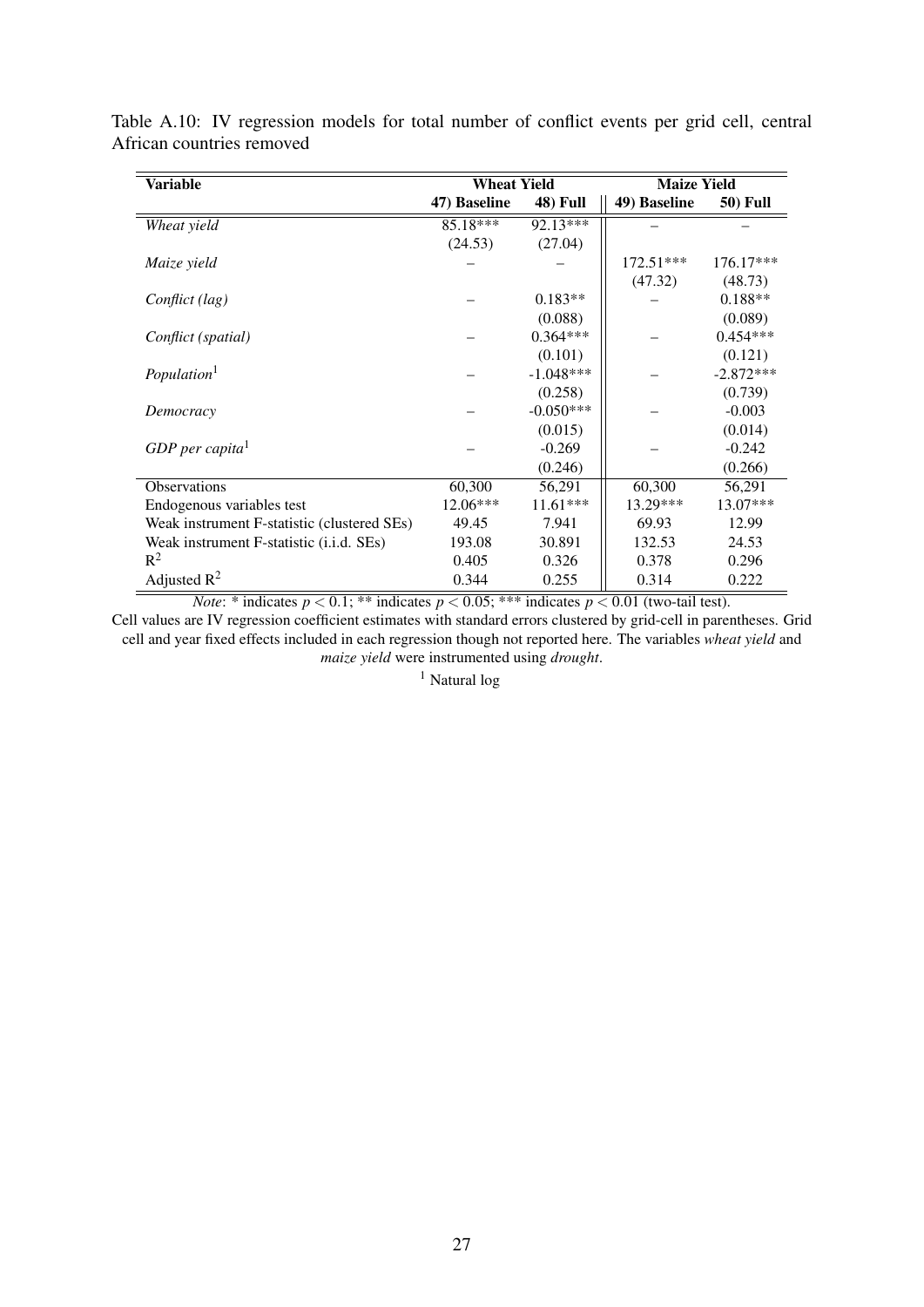| <b>Variable</b>                             | <b>Wheat Yield</b> |                 | <b>Maize Yield</b> |                 |
|---------------------------------------------|--------------------|-----------------|--------------------|-----------------|
|                                             | 51) Baseline       | <b>52)</b> Full | 53) Baseline       | <b>54)</b> Full |
| Wheat yield                                 | $36.92*$           | $50.44**$       |                    |                 |
|                                             | (19.16)            | (19.72)         |                    |                 |
| Maize yield                                 |                    |                 | $123.8*$           | $171.20**$      |
|                                             |                    |                 | (64.00)            | (67.00)         |
| Conflict (lag)                              |                    | $0.121*$        |                    | $0.127*$        |
|                                             |                    | (0.074)         |                    | (0.074)         |
| Conflict (spatial)                          |                    | $0.406***$      |                    | $0.546***$      |
|                                             |                    | (0.095)         |                    | (0.144)         |
| Population <sup>1</sup>                     |                    | $-0.641***$     |                    | $-2.220***$     |
|                                             |                    | (0.219)         |                    | (0.804)         |
| Democracy                                   |                    | $-0.009$        |                    | 0.020           |
|                                             |                    | (0.008)         |                    | (0.014)         |
| GDP per capita $1$                          |                    | $-0.251$        |                    | $-0.135$        |
|                                             |                    | (0.179)         |                    | (0.169)         |
| <b>Observations</b>                         | 61,886             | 60,373          | 61,886             | 60,373          |
| Endogenous variables test                   | $3.713*$           | $6.540**$       | 3.739*             | $6.536**$       |
| Weak instrument F-statistic (clustered SEs) | 51.27              | 8.602           | 40.68              | 6.930           |
| Weak instrument F-statistic (i.i.d. SEs)    | 198.85             | 33.00           | 74.18              | 12.576          |
| $R^2$                                       | 0.413              | 0.245           | 0.382              | 0.162           |
| Adjusted $R^2$                              | 0.354              | 0.170           | 0.320              | 0.078           |

Table A.11: IV regression models for total number of conflict events per grid cell, eastern African countries removed

*Note*: \* indicates  $p < 0.1$ ; \*\* indicates  $p < 0.05$ ; \*\*\* indicates  $p < 0.01$  (two-tail test).

Cell values are IV regression coefficient estimates with standard errors clustered by grid-cell in parentheses. Grid cell and year fixed effects included in each regression though not reported here. The variables *wheat yield* and *maize yield* were instrumented using *drought*.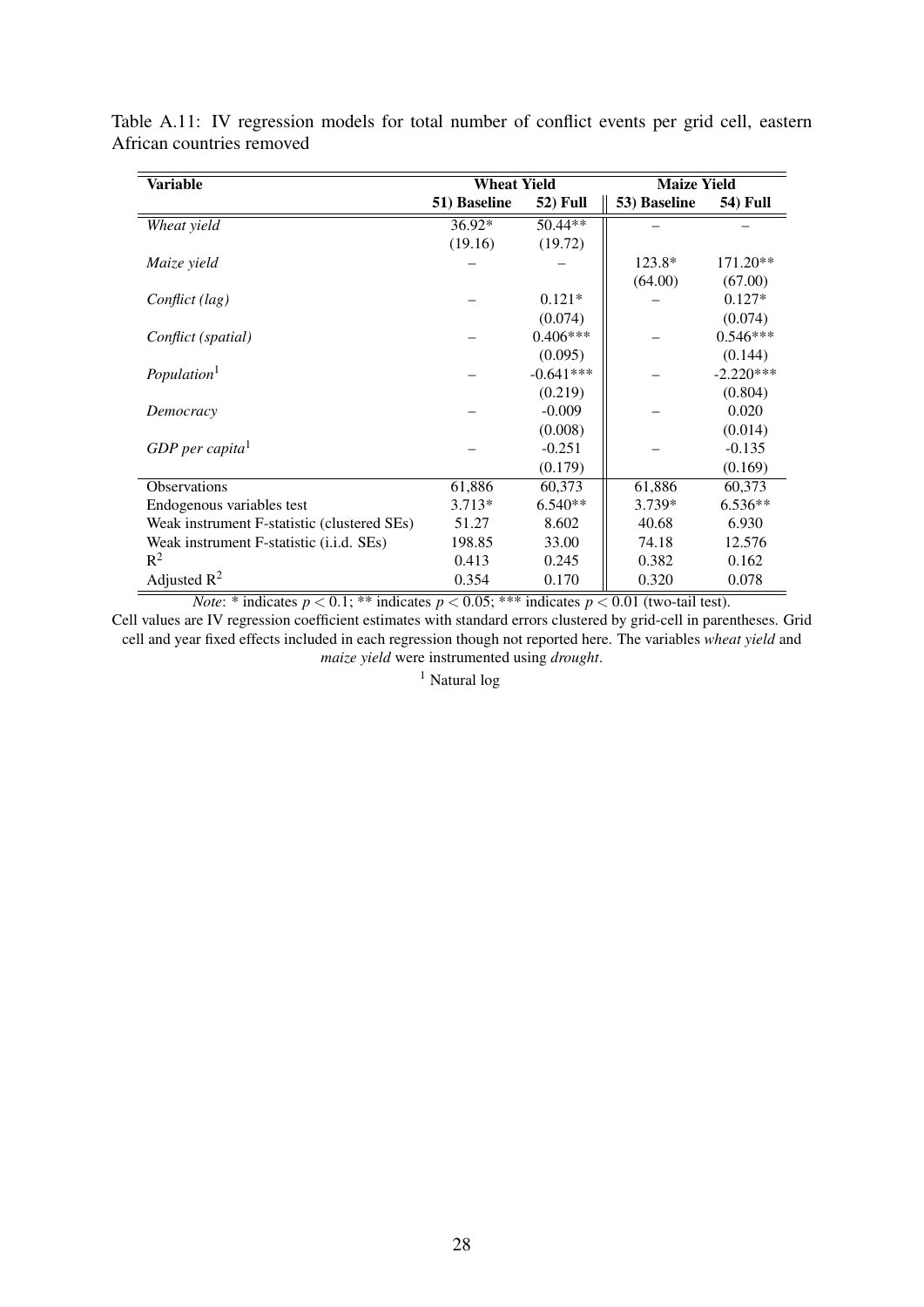| <b>Variable</b>                             | <b>Wheat Yield</b> |                 | <b>Maize Yield</b> |                 |
|---------------------------------------------|--------------------|-----------------|--------------------|-----------------|
|                                             | 55) Baseline       | <b>56)</b> Full | 57) Baseline       | <b>58)</b> Full |
| Wheat yield                                 | 1,631.9***         | 1,982.8***      |                    |                 |
|                                             | (587.6)            | (667.00)        |                    |                 |
| Maize yield                                 |                    |                 | $190.50***$        | 207.41***       |
|                                             |                    |                 | (63.00)            | (65.07)         |
| Conflict (lag)                              |                    | $0.204**$       |                    | $0.196**$       |
|                                             |                    | (0.086)         |                    | (0.085)         |
| Conflict (spatial)                          |                    | $0.328***$      |                    | $0.507***$      |
|                                             |                    | (0.096)         |                    | (0.129)         |
| Population <sup>1</sup>                     |                    | $-1.615***$     |                    | $-2.410***$     |
|                                             |                    | (0.507)         |                    | (0.740)         |
| Democracy                                   |                    | $-0.055***$     |                    | $-0.002$        |
|                                             |                    | (0.015)         |                    | (0.001)         |
| GDP per capita <sup>1</sup>                 |                    | $-0.260$        |                    | $-0.550*$       |
|                                             |                    | (0.231)         |                    | (0.300)         |
| Observations                                | 63,600             | 59,619          | 63,600             | 59,619          |
| Endogenous variables test                   | $7.713***$         | 8.837***        | $9.144***$         | $10.16**$       |
| Weak instrument F-statistic (clustered SEs) | 25.07              | 5.008           | 46.36              | 8.320           |
| Weak instrument F-statistic (i.i.d. SEs)    | 27.25              | 7.131           | 78.41              | 13.89           |
| $R^2$                                       | 0.186              | 0.089           | 0.360              | 0.253           |
| Adjusted $R^2$                              | 0.102              | $-0.006$        | 0.294              | 0.175           |

Table A.12: IV regression models for total number of conflict events per grid cell, northern African countries removed

*Note*: \* indicates  $p < 0.1$ ; \*\* indicates  $p < 0.05$ ; \*\*\* indicates  $p < 0.01$  (two-tail test).

Cell values are IV regression coefficient estimates with standard errors clustered by grid-cell in parentheses. Grid cell and year fixed effects included in each regression though not reported here. The variables *wheat yield* and *maize yield* were instrumented using *drought*.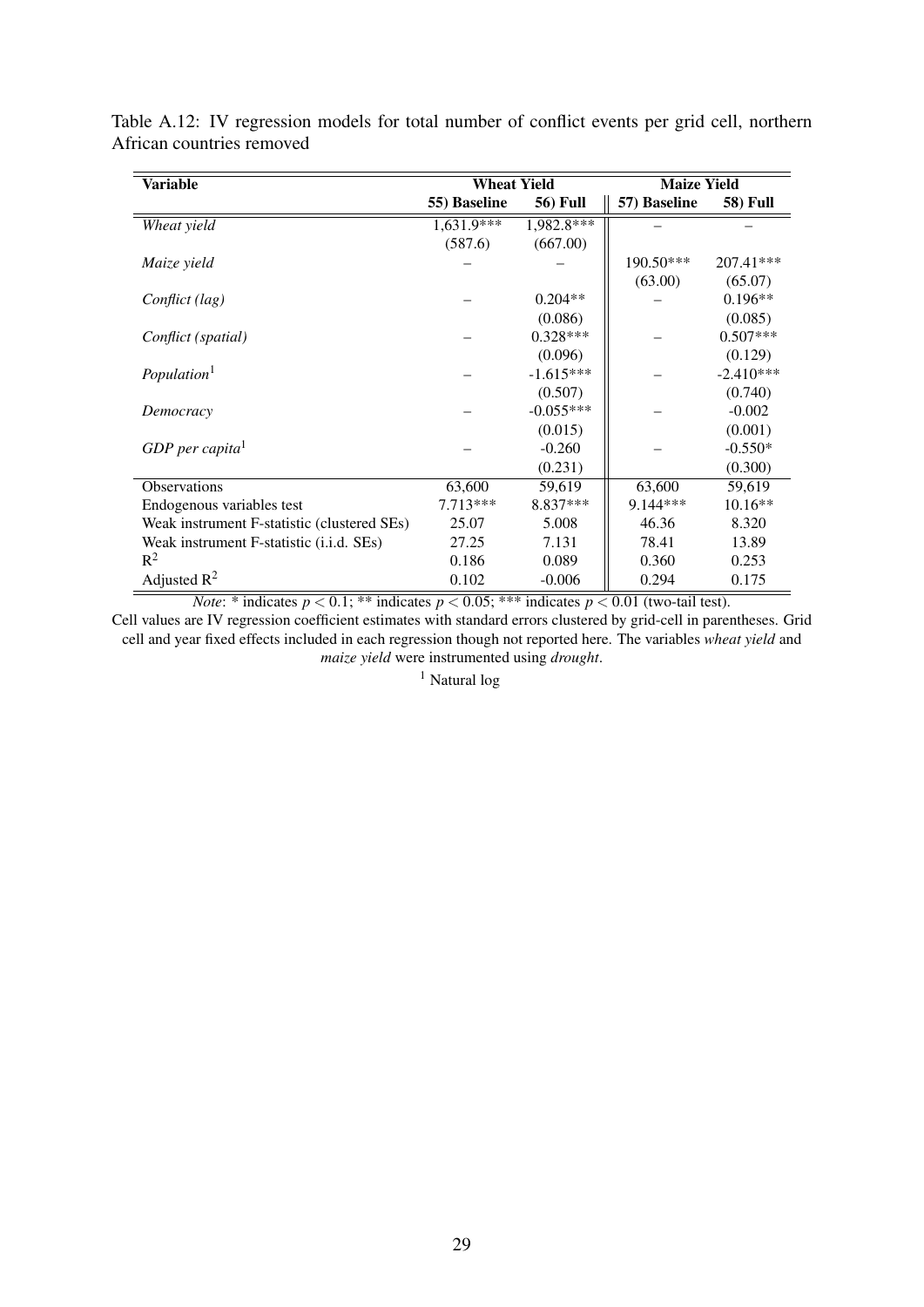| <b>Variable</b>                             | <b>Wheat Yield</b> |                 | <b>Maize Yield</b> |                 |  |  |
|---------------------------------------------|--------------------|-----------------|--------------------|-----------------|--|--|
|                                             | 59) Baseline       | <b>60)</b> Full | 61) Baseline       | <b>62)</b> Full |  |  |
| Wheat yield                                 | 44.24***           | 36.87***        |                    |                 |  |  |
|                                             | (15.31)            | (13.86)         |                    |                 |  |  |
| Maize yield                                 |                    |                 | 223.98***          | 187.87**        |  |  |
|                                             |                    |                 | (84.21)            | (75.39)         |  |  |
| Conflict (lag)                              |                    | $0.371***$      |                    | $0.374***$      |  |  |
|                                             |                    | (0.065)         |                    | (0.066)         |  |  |
| Conflict (spatial)                          |                    | $0.141***$      |                    | $0.143***$      |  |  |
|                                             |                    | (0.040)         |                    | (0.046)         |  |  |
| Population <sup>1</sup>                     |                    | $-1.084***$     |                    | $-1.276***$     |  |  |
|                                             |                    | (0.351)         |                    | (0.492)         |  |  |
| Democracy                                   |                    | $-0.034***$     |                    | 0.017           |  |  |
|                                             |                    | (0.011)         |                    | (0.016)         |  |  |
| GDP per capita <sup>1</sup>                 |                    | $0.751***$      |                    | $-0.051$        |  |  |
|                                             |                    | (0.173)         |                    | (0.299)         |  |  |
| Observations                                | 47,034             | 44,510          | 47,034             | 44,510          |  |  |
| Endogenous variables test                   | 8.353***           | $7.073***$      | $7.074***$         | $6.210**$       |  |  |
| Weak instrument F-statistic (clustered SEs) | 45.30              | 7.748           | 22.01              | 3.802           |  |  |
| Weak instrument F-statistic (i.i.d. SEs)    | 185.38             | 31.65           | 36.12              | 6.173           |  |  |
| $R^2$                                       | 0.441              | 0.544           | 0.347              | 0.454           |  |  |
| Adjusted $R^2$                              | 0.383              | 0.495           | 0.280              | 0.396           |  |  |

Table A.13: IV regression models for total number of conflict events per grid cell, southern African countries removed

*Note*: \* indicates  $p < 0.1$ ; \*\* indicates  $p < 0.05$ ; \*\*\* indicates  $p < 0.01$  (two-tail test).

Cell values are IV regression coefficient estimates with standard errors clustered by grid-cell in parentheses. Grid cell and year fixed effects included in each regression though not reported here. The variables *wheat yield* and *maize yield* were instrumented using *drought*.

<sup>1</sup> Natural log

## **Notes**

<sup>1</sup>See also Finnström (2003) for an anthropological perspective.

<sup>2</sup>Other studies, however, identify a negative relationship. For instance, Maystadt and Ecker (2014) associate droughts with more civil war in Somalia.

<sup>3</sup>The term "food insecurity" refers to situations where food security levels are dangerously low, and there are not enough food resources, due to either distributional or production shortages, to guarantee sufficient dietary intake for all individuals in the region (Barrett, 2010).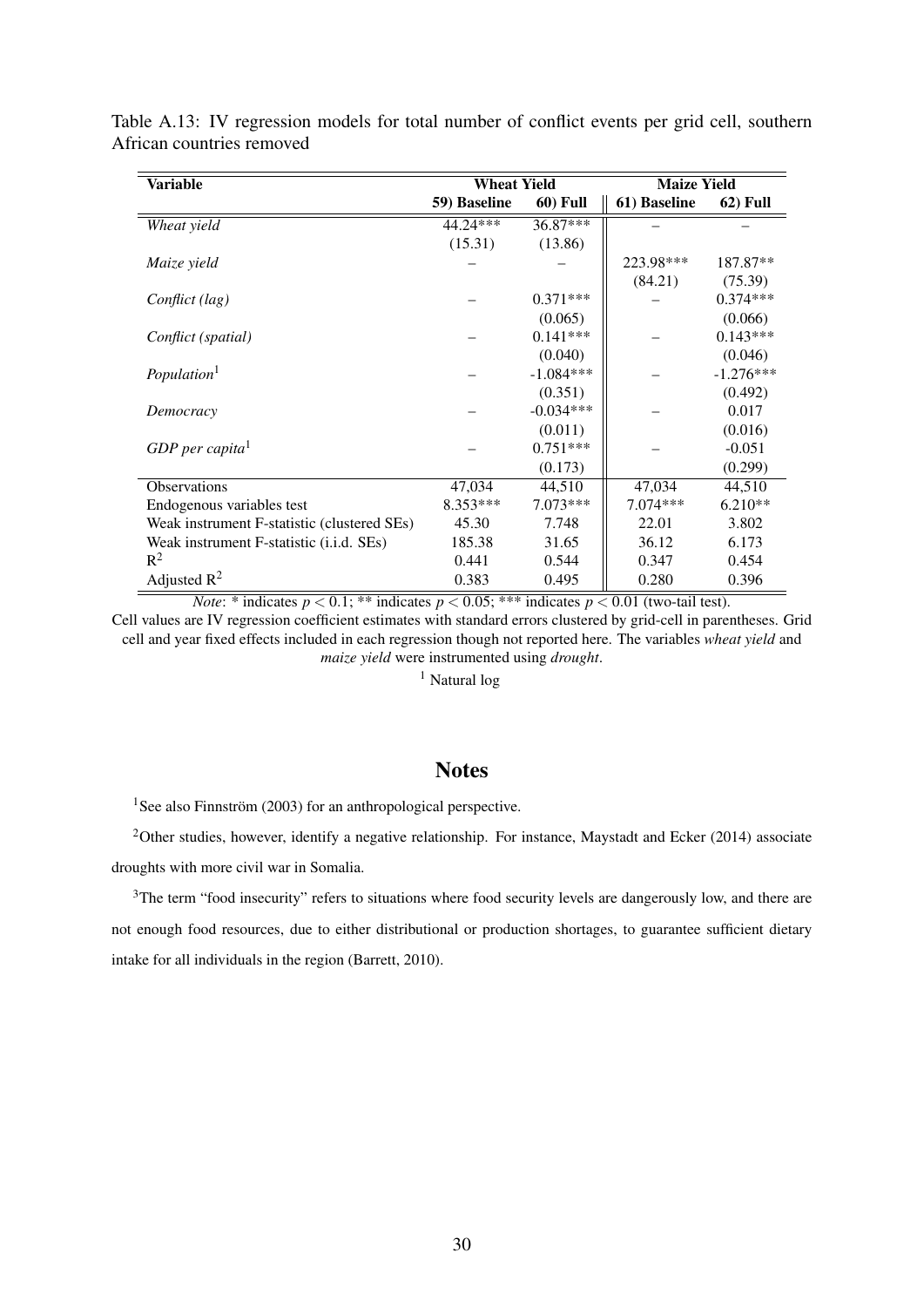## References

- Adano, Wario R, Ton Dietz, Karen Witsenburg and Fred Zaal. 2012. "Climate change, violent conflict and local institutions in Kenya's drylands." Journal of Peace Research 49(1):65–80.
- Ahmed, Ismail I and Reginald Herbold Green. 1999. "The heritage of war and state collapse in Somalia and Somaliland: local-level effects, external interventions and reconstruction." Third World Quarterly 20(1):113–127.
- Angrist, J. D. and J. S. Pischke. 2009. Mostly Harmless Econometrics. Princeton, NJ: Princeton University Press.
- Arellano, Manuel and Stephen Bond. 1991. "Some tests of specification for panel data: Monte Carlo evidence and an application to employment equations." The review of economic studies 58(2):277–297.
- Arias, María Alejandra, Ana María Ibáñez Londoño and Andrés Zambrano. 2017. "Agricultural Production Amid Conflict: Separating the Effects of Conflict into Shocks and Uncertainty." HiCN Working Paper 245. http://www.hicn.org/wordpress/wp-content/uploads/ 2012/06/HiCN-WP-245.pdf.
- Bannon, Ian and Paul Collier. 2003. Natural resources and Violent Conflict: Options and Actions. Washington, D.C.: World Bank.
- Barrett, Christopher B. 2010. "Measuring Food Insecurity." Science 327:825–828.
- Bellemare, Mark F. 2015. "Rising Food Prices, Food Price Volatility, and Social Unrest." American Journal of Agricultural Economy 97:1–21.
- Blundell, Richard and Stephen Bond. 1998. "Initial conditions and moment restrictions in dynamic panel data models." Journal of econometrics 87(1):115–143.
- Burke, M., E. Miguel, S. Satyanath, J. Dykema and D. Lobell. 2009. "Warming Increases the Risk of War in Africa." PNAS 106:20670–20674.
- Butler, Christopher K and Scott Gates. 2012. "African range wars: Climate, conflict, and property rights." Journal of Peace Research 49(1):23–34.
- Chen, Xi and William D. Nordhaus. 2011. "Using luminosity data as a proxy for economic statistics." Proceedings of the National Academy of Science 108(21):8589–8594.
- Cilliers, Jakkie. 2000. Resource Wars—A New Type of Insurgency. In Angola's War Economy: The Role of Oil and Diamonds, ed. Jakkie Cilliers and Christian Dietrich. Pretoria: Institute for Security Studies pp. 1–19.
- Elvidge, Christopher D, Feng-Chi Hsu, Kimberly E Baugh and Tilottama Ghosh. 2014. "National trends in satellite-observed lighting." Global urban monitoring and assessment through earth observation 23:97–118.
- Fan, Yun and Huug Van den Dool. 2008. "A global monthly land surface air temperature analysis for 1948–present." Journal of Geophysical Research: Atmospheres 113(D1).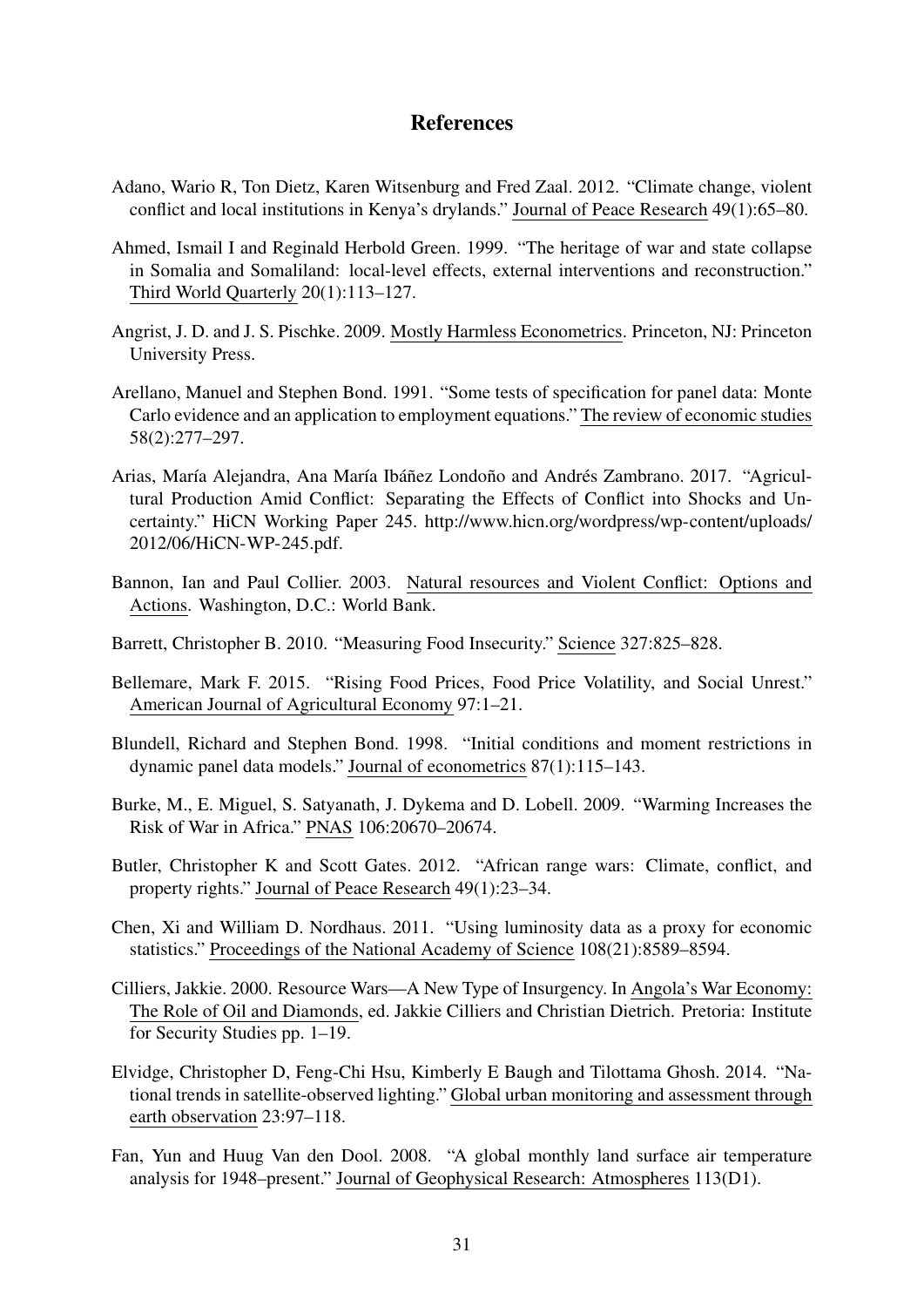- FAO. 2008. "Climate Change and Food Security: A Framework Document." Policy Paper, Food and Agriculture Organization of the United Nations. http://www.fao.org/forestry/ 15538-079b31d45081fe9c3dbc6ff34de4807e4.pdf.
- FAO. 2016. "Statistics Division, Food and Agricultural Organization of the United Nations." http://faostat3.fao.org/home/E.
- Finnström, Sverker. 2003. Living with bad surroundings: war and existential uncertainty in Acholiland, Northern Uganda PhD thesis Acta Universitatis Upsaliensis.
- Hendrix, Cullen S. and Stephan Haggard. 2015. "Global food prices, regime type, and urban unrest in the developing world." Journal of Peace Research 52(2):143–157.
- Jayne, T.S., Takashi Yamano, Michael T. Weber, Rui Benfica David Tschirley and, Antony Chapoto and Ballard Zulu. 2003. "Smallholder income and land distribution in Africa: implications for poverty reduction strategies." Food Policy 28(3):253–275.
- Kastner, T., M. J. I. Rivas, W. Koch and S. Nonhebel. 2012. "Global changes in diets and the consequences for land requirements for food." Proceedings of the National Academy of Science 109:6868–6872.
- Keen, David. 2005. Conflict and Collusion in Sierra Leone. Suffolk: James Currey.
- Koren, Ore and Anoop Sarbahi. Forthcoming. "State Capacity, Insurgency and Civil War: A Disaggregated Analysis.".
- Koren, Ore and Benjamin E. Bagozzi. 2016. "From Global to Local, Food Insecurity is Associated with Contemporary Armed Conflicts." Food Security 8(5):999–1010.
- Koren, Ore and Benjamin E. Bagozzi. 2017. "Living Off The Land: The Connection between Cropland, Food Security, and Violence against Civilians." Journal of Peace Research 53(3):351–364.
- Leff, Jonah. 2009. "Pastoralists at War: Violence and Security in the Kenya-Sudan-Uganda Border Region." International Journal of Conflict and Violence 3(2):188–203.
- Lybbert, Travis J., Christopher B. Barrett, John G. McPeak and Winnie K. Luseno. 2007. "Bayesian herders: Updating of rainfall beliefs in response to external forecasts." World Development 35(3):480–497.
- Maystadt, Jean-François and Olivier Ecker. 2014. "Extreme Weather and Civil War: Does Drought Fuel Conflict in Somalia through Livestock Price Shocks?" American Journal of Agricultural Economy 96(4):1157–1182.
- Ofuoku, A.U. 2009. "The Role of Community Development Committees in Farmer-Herder Conflicts in Central Agricultural Zone of Delta State, Nigeria." International Journal of Rural Studies 16(1):1–10.
- Pitt, Mark M., Mark R. Rosenzweig and Md. Nazmul Hassan. 1990. "Productivity, Health, and Inequality in the Intrahousehold Distribution of Food in Low-Income Countries." The American Economic Review 80(5):1139–1156.